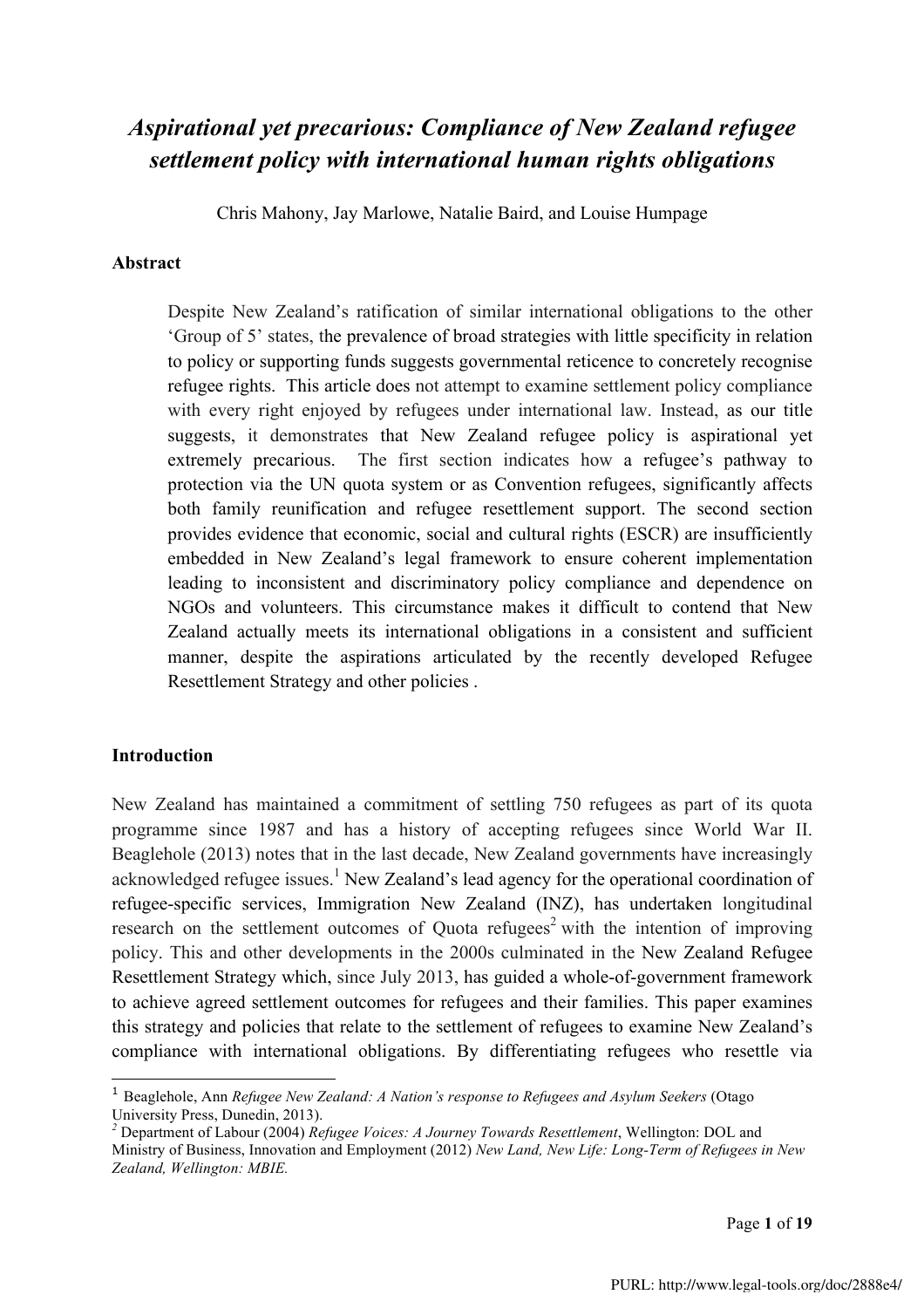'quota' and 'convention' pathways along with those who arrive by family reunification, this paper examines the aspirational, and yet precarious, approach to settling refugees in Aotearoa New Zealand.

## **Different pathways to protection, different resettlement experiences**

Crock (earlier article) highlighted how refugees can gain protection through multiple channels in New Zealand. '*Quota refugees'* are selected overseas in UNHCR camps using Convention criteria. Within the quota, New Zealand reserves a place for women at risk, medical/disabled, and emergency protection cases and a focus on family links underlies these categories. In addition, New Zealand may accept asylum seekers, whose claim upon arrival in New Zealand is approved by the Refugee Status Branch of INZ or by the Immigration and Protection Tribunal. Once their status is confirmed, asylum seekers are generally known as '*Convention refugees*.' There are also four different channels whereby refugees or those from a refugee background may be accepted as part of a policy supporting family reunification (see later discussion). Finally, refugees have also entered New Zealand in exceptional circumstances (for example, in the case of Kosovo in 1999 and the MS Tampa in 2001) when requested by United Nations High Commissioner for Refugees (UNHCR).<sup>3</sup>

The pathway by which a refugee gains protection matters significantly in terms of their subsequence settlement experience. Tellingly, the Refugee Resettlement Strategy (2012) explicitly states that its policies apply only to refugees arriving under New Zealand's quota programme with intent to expand the programme to all refugees at an unspecified future date. The Strategy has five goals:

- Self-sufficiency all working-age refugees are in paid work or are supported by a family member in paid work.
- Participation refugees actively participate in New Zealand life and have a strong sense of belonging.
- Health and wellbeing refugees and their families enjoy healthy, safe and independent lives.
- Education English language skills help refugees participate in education and daily life.
- Housing refugees live in safe, secure, healthy and affordable homes, without needing government housing assistance.

As a result, policy application discriminating against Convention refugees permeates throughout family reunification and refugee resettlement support.<sup>4</sup>

## *Family reunification*

http://www.dol.govt.nz/publications/research/refugee-sector-perspectives-developments/perspectives-anddevelopments. 04

Page **2** of **19**

 **<sup>3</sup>** *Immigration New Zealand 'Refugee Family Support Category'* 

http://www.immigration.govt.nz/migrant/stream/live/refugeefamilysupport/

*Department of Labour 'New Zealand's Refugee Sector: Perspectives and Developments, 1987–2010*

<sup>4</sup> Immigration New Zealand, *Refugee Resettlement: New Zealand Refugee Resettlement Strategy*, at 10.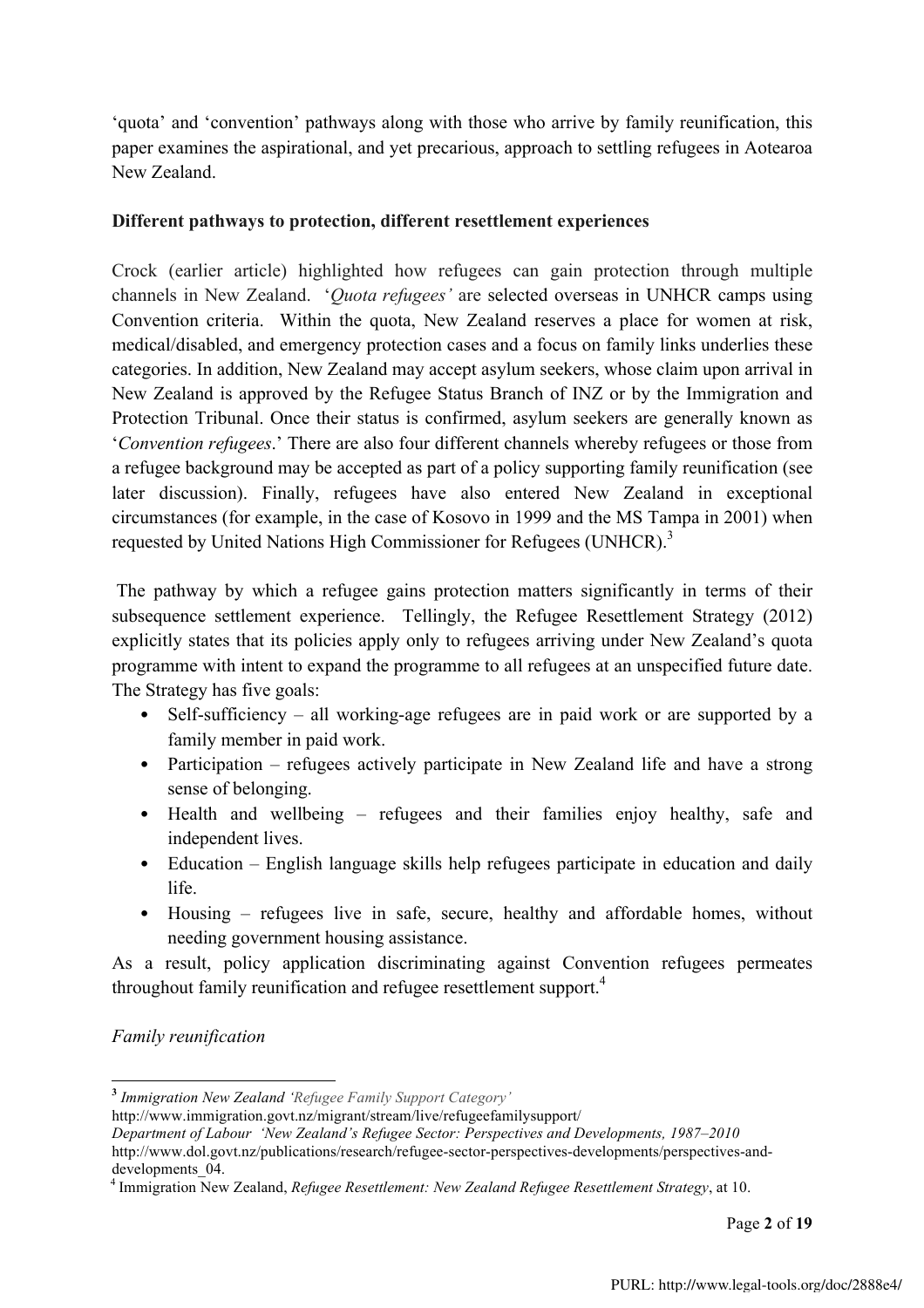The most compelling case of differential treatment concerns the right to family unity. In their introductory article, Mahony and Fozdar indicate that there is no explicit international obligation relating to refugee family reunification in the Refugee Convention. However, the International Covenant on Civil and Political Rights (ICCPR) states that everyone has the right to protection from arbitrary or unlawful interference with their family (Art 17 (1) and (2)), which is "the natural and fundamental group unit of society and is entitled to protection by society and the State" (Art 23(1)). Moreover, men and women of marriageable age have a right to marry and found a family (Art 23 (2)),<sup>5</sup> inferring a state obligation to ensure the family unity or family reunification.<sup>6</sup> However, the question of whether family reunification policy is sufficient "will likely be measured in relation to the usual (and fungible) 'reasonableness' standard."<sup>7</sup>

As noted, New Zealand immigration policy offers several pathways for reunification of family members:

- Spouses, dependent unmarried children, and parents of a young Quota refugee may be included under the UNHCR quota programme if they were declared to INZ during the refugee's initial Refugee Quota Branch interview. INZ begins the process of attempting to reunify the family after the Quota refugee has arrived at the Mangere Refugee Resettlement Centre (MRRC) where s/he spends the first six weeks. Unlike other INZ processes, this does not incur an application or airfare fee for the refugee or require the presentation of standard immigration documentation. The New Zealand government may approach UNHCR for emergency resettlement of a family member facing very serious danger. However, the New Zealand government retains discretion in such circumstances – discretion it exercises only in relation to Quota refugees. <sup>8</sup> The UNHCR's Resettlement Handbook provides that Convention refugees "may not sponsor family through the Refugee Quota Programme, but their family members may be considered for inclusion in that Quota if their cases are referred to New Zealand by UNHCR."<sup>9</sup>
- The Refugee Family Support Category (RFSC 'Reunification refugees') allows for up to 300 individuals a year to enter New Zealand on indefinite residence visas. Refugees can sponsor a family member, and that family member's partner and children, for New Zealand residence. There is a two-tier registration system with tier-one open to refugees who are "alone" in New Zealand or a "sole carer of a dependent relative(s)." Applications can be made at any time but will be placed in a queue. Tier-two registration is for all other refugees in New Zealand provided they have been New Zealand residents

<sup>&</sup>lt;sup>5</sup> ICCPR, , arts 17(1)-(2), 23(1)-(2).<br><sup>6</sup> Human Rights Committee, General Comment No 19 on protection of the family, the right to marriage and equality of the spouses (1990) at [5]; Hathaway (2005), at p 557; HRC, "General Comment No 19: The family" (1990), para 5.<br>  $7 \text{ Hathaway}$  (2005) at p 557.

 $\frac{8 \text{ in } 2000 \text{ in } 5500 \text{ in } 5500 \text{ in } 5500 \text{ in } 5500 \text{ in } 5500 \text{ in } 5500 \text{ in } 5500 \text{ in } 5500 \text{ in } 5500 \text{ in } 5500 \text{ in } 5500 \text{ in } 5500 \text{ in } 5500 \text{ in } 5500 \text{ in } 5500 \text{ in } 5500 \text{ in } 5500 \text{ in } 5500 \text{ in } 5500 \text{ in } 5500 \text{ in }$ 

<sup>9</sup> UNHCR Resettlement Handbook "Country Chapter: New Zealand" (July 2011), p 18.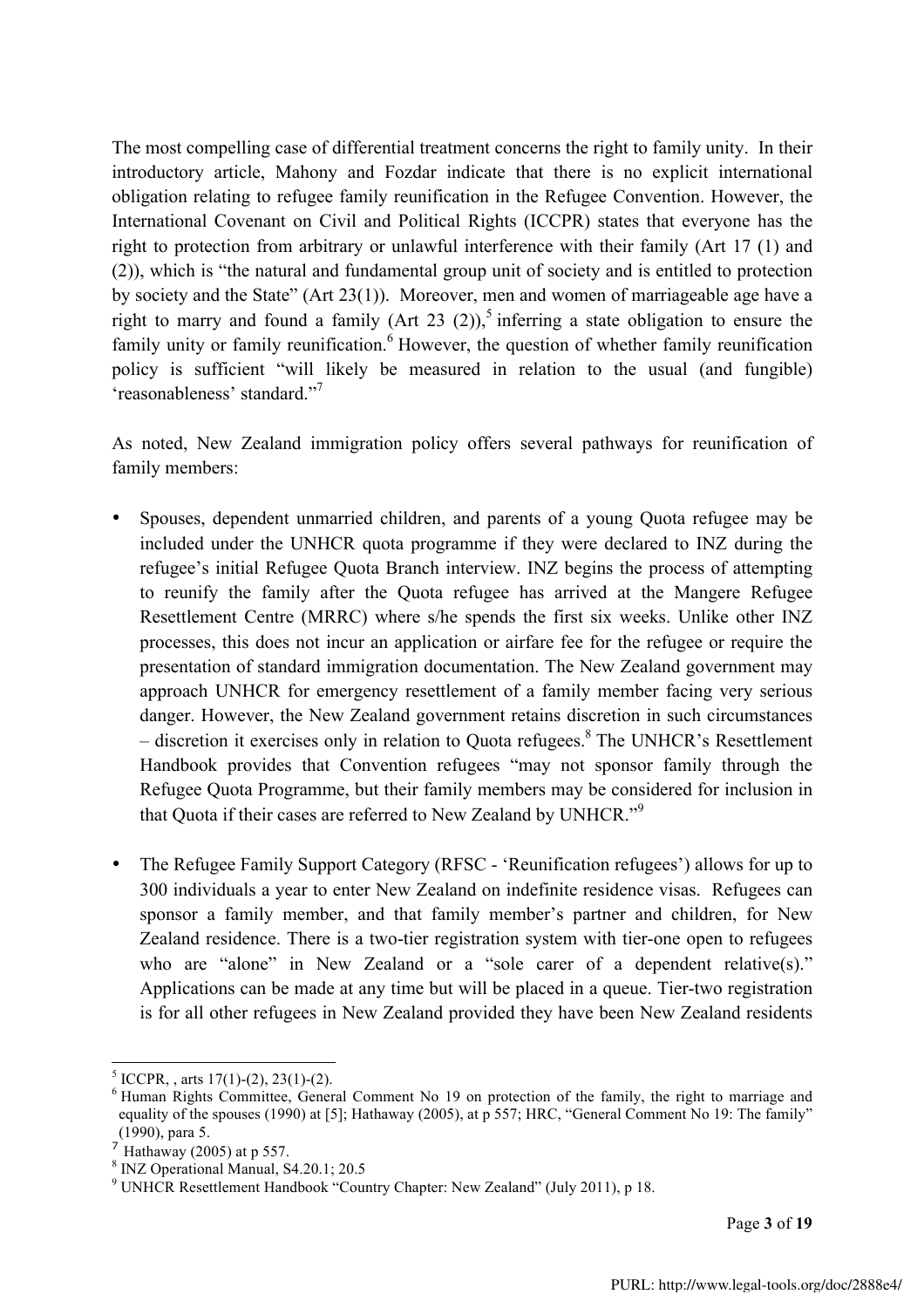for at least three years.<sup>10</sup> INZ is not currently accepting applications from tier-two sponsors, suggesting opportunities to use this stream are limited. Both Quota refugees and Convention refugees can apply to sponsor family members as Reunification Refugees but the partner/spouse of a Convention refugee is not eligible to be a tier one sponsor if the couple separate (as is the case for Quota refugees), because that partner was granted residence on the basis of partnership with the person granted refugee status, not as a refugee.<sup>11</sup>

- Refugees can also effect family reunification by obtaining temporary or permanent residence visas through normal immigration channels. Strictly speaking, people obtaining residence under these categories are classed as 'migrants' rather than 'refugees'. That status excludes access to refugee programme support, imposing onerous requirements that other migrants face in order to obtain residency.
- Finally, reunification may (in theory at least) be sought via a 'Special Directions' request to the Associate Minister of Immigration, granted only in rare circumstances where strong humanitarian grounds exist. Until 2001, under the "humanitarian category", refugees could seek family reunification residency for family members that fell outside reunification requirements under other categories. After this category's abolition refugee support organisations suggest exceptional humanitarian concern cases brought to the Associate Minister of Immigration's attention are almost always unsuccessful.

New Zealand's refugee family reunification policy meets or exceeds its international obligations for quota refugees: reunification of immediate declared family begins for quota refugees on arrival at the MRRC; the immediate family of a refugee as defined by INZ policy can be included under the (Refugee Quota Family Reunion Category) RQFRC without independent UNHCR referral; the additional Reunification Refugee category does not impinge upon the annual 750-person quota; and attempt are made to reduce bureaucratic barriers to reunification such as fees, administrative requirements, and waiting times.<sup>12</sup>

However, only Quota refugees are practicably able to secure family unity using the quota programme. Convention refugees need to use more costly and time consuming immigration processes. This is particularly troubling when current RQFRC and Reunification Refugee places are, for a range of reasons, not consistently filled. Although 300 Reunification Refugee places are set aside each year, only 276 visas were granted in 2013 (as of 31 October), 203 in 2012, 154 in 2011 and 200 in 2010. Data on the actual *arrivals* of those granted visas is not collected. Given the significant costs of travelling to New Zealand, it is highly likely that persons holding these visas do not actually arrive in New Zealand, despite

<sup>&</sup>lt;sup>10</sup> INZ Operational Manual, S4.10.1; S4.10.20; Immigration New Zealand "Refugee Family Support Category sponsorship requirements" (3 May 2013)

<sup>&</sup>lt;http://www.immigration.govt.nz/migrant/stream/live/refugeefamilysupport/sponsorshiprequirements/default.ht m>.<br><sup>11</sup> WCLC. at p 45: ChangeMakers, at p.6 & p 21.

 $12$  INZ Operational Manual, S4.20.1; S3.15(c); rule S4.10.70.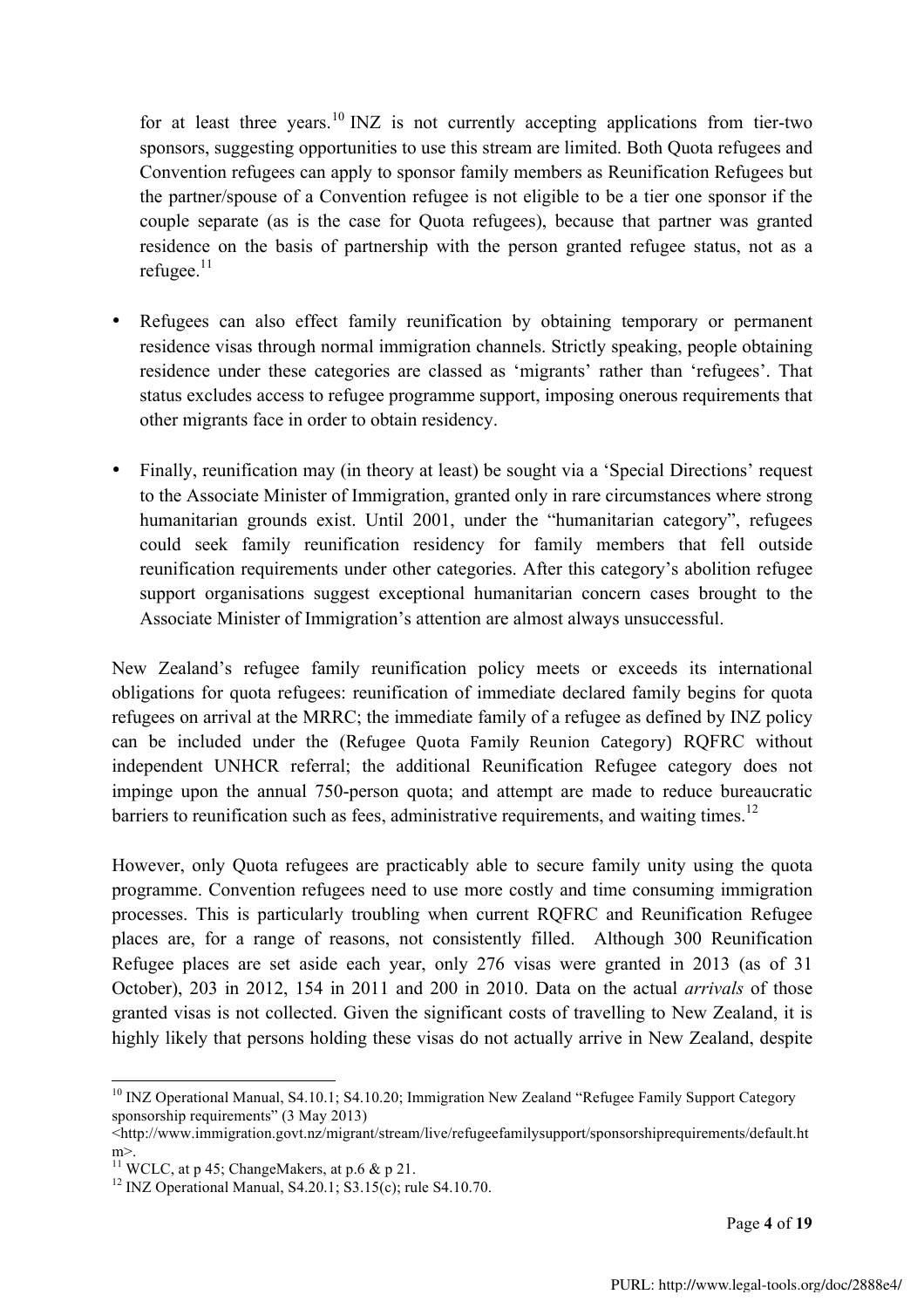three trusts in Auckland, Wellington and Christchurch that help refugees with family reunification costs. A survey of established refugees who had attempted to bring family members to New Zealand revealed approximately half were successful: a common cause of failure was immigration criteria and the complicated and lengthy nature of the sponsorship process. 13

Moreover, the available pathways to family reunification do not fully acknowledge that refugees' conceptions of close and immediate family differ from Anglo-European New Zealand norms. New Zealand adopts a comparatively liberal definition of immediate family including spouses, partners, children up to the age of 24 and children adopted by custom. However, New Zealand policy does not recognise additional spouses in a polygamous marriage.<sup>14</sup> Reunification Refugee tier one applicants may seek reunification with what New Zealand authorities deem the closest of relatives. Refugees seeking "extended" family reunification must use INZ procedures due to RFSC tier two's current closure and the inapplicability of the quota programme to "extended" family. The theoretical accommodation of extended family reunification of Quota refugees as "family linked cases," is not implemented in practice because "family reunification cases" (declared spouses, dependent unmarried children and parents of young refugees) are prioritised. "Family-linked cases" are only considered where an intake does not fill "family reunification" places.<sup>15</sup> Relatives outside INZ's family definition cannot gain entry as Reunification Refugees or via normal immigration policy. INZ's policy falls short of UNHCR's broader recommended approach, based on "dependency," including emotionally, physically or economically dependent relatives. INZ takes only limited account of different cultural understandings of family or the obligations and emotional bonds established under circumstances of war and displacement.<sup>16</sup>

While New Zealand policy accords some priority to family reunification, especially for Quota refugees, it falls short of its international obligations and international best practice. Refugees' high family reunification expectations, and "the time and energy committed to seeking reunification can be a substantial barrier to progress occurring in other areas of resettlement,"<sup>17</sup> including education, employment, financial security and acculturation.<sup>18</sup> The impact is evident in Wellington Refugees as Survivors Trust's discharge of 93% of assisted families upon realization of family reunification goals.<sup>19</sup>

#### *Targeted settlement support*

A refugee's protection pathway is also significantly affected by the level of resettlement support they receive in New Zealand. Quota refugees, once again, are favoured largely (but

Page **5** of **19**

<sup>&</sup>lt;sup>13</sup> At 145; RAS, at p 16.<br><sup>14</sup> INZ Operational Manual, R2.1.30 and R2.1.40; R2.1.25<br><sup>15</sup> WCLC, at p 38.<br><sup>15</sup> ChangeMakers, at p 5.<br><sup>17</sup> ChangeMakers Refugee Forum Inc *Refugee Family Reunification in Wellington* (2009) a *Aotearoa New Zealand* (2012) at p 16. <sup>19</sup> ChangeMakers, at pp 1, 13.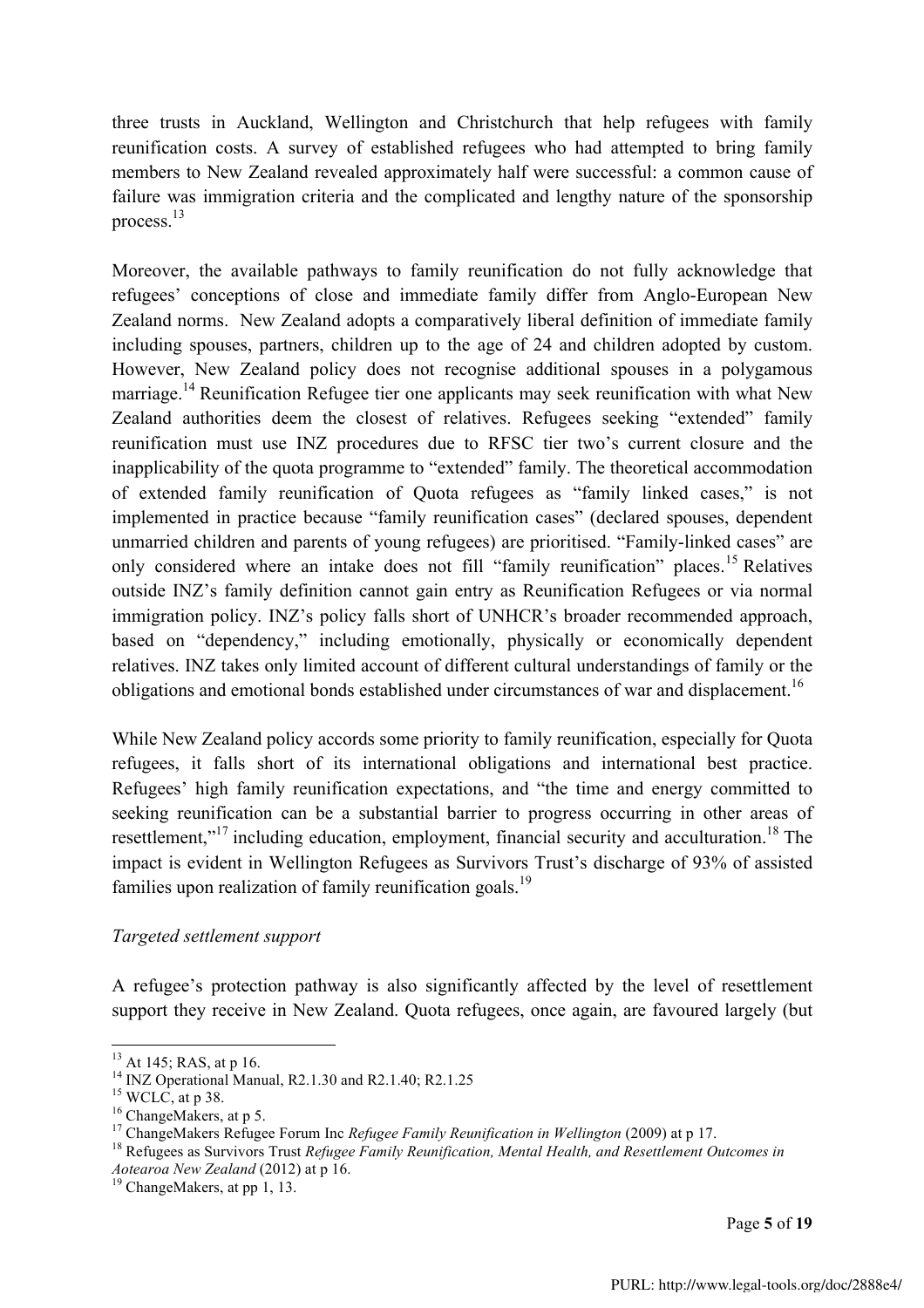not exclusively) because of their orientation programme. Quota refugees are initially housed free of charge for six weeks at the MRRC in Auckland. In addition to important information about New Zealand society and culture, they receive a free medical screening (and referrals if necessary), along with free General Practitioner (GP) and primary health care  $^{20}$  (including counselling services) and basic dental care, including fillings and extractions. The Auckland University of Technology conducts English language programmes and offers special needs support for Quota refugees at all educational levels within  $MRRC<sup>21</sup>$  Non-Quota Refugees receive no formal orientation, excluding them from the various housing, health and educational opportunities afforded Quota refugees.

Upon leaving the MRRC, Quota refugees are currently resettled in Auckland, Hamilton, Napier, Palmerston North, Wellington and Nelson. Regional policies are also an important part of New Zealand's approach to refugee resettlement. For instance, New Zealand's two largest cities, Auckland and Wellington, have strategies seeking improved settlement outcomes for newcomers through action plans pursuing key goals. However, the strategies are more closely focused on migrant rather than refugee communities. $^{22}$ 

Having automatic permanent residence status, refugees are eligible (and are prioritised as high need) for a Housing New Zealand (HNZ) home, whose rental payments cannot exceed 25 per cent of a family's weekly income. Quota refugees are also eligible for a one-time reestablishment grant of \$1200 if they apply within a year of arrival in New Zealand.<sup>23</sup> Refugee Services, the non-government agency contracted to lead refugee resettlement in the country, believes Convention refugees are "normally" granted permanent residence, allowing them to access HNZ rental properties with income-related rent.<sup>24</sup> However, Convention refugees, like other migrants (including Reunification Refugees), face a two-year wait before they can obtain residency, unlike quota refugees who are granted residency upon arrival. An earlier grant of state housing to Convention appears to be discretionary.<sup>25</sup> Convention refugees who are not yet permanent residents are able to access the Auckland Refugee Council's emergency accommodation but are not encouraged to stay longer than three months. Reunification Refugees generally rely on the persons sponsoring them and may live with family they already have in New Zealand. Eligibility to apply for housing assistance depends on eligibility to receive a Work and Income benefit.<sup>26</sup> Assuming that government policy will continue to link access to government assistance to a person's immigration status, refugees

<sup>&</sup>lt;sup>20</sup> http://www.refugeehealth.govt.nz/aboutus/aboutus.asp.<br><sup>21</sup> AUT Centre for Refugee Education "The On-Arrival Programme" (30 May 2012) Auckland University of Technology <www.aut.ac.nz/community/aut-in-the-community/centre-for-refugee-education/the-on-arrival-

programme>. <sup>22</sup> Department of Labour, *Auckland Regional Settlement Strategy 2009 – 2014: Our Future Together* (November 2010) at 4; Department of Labour, *An Action Plan To Implement The Auckland Regional Settlement Strategy Developed In Partnership By Local And Central Government And Non-Government* 

<sup>&</sup>lt;sup>23</sup> Department of Labour "Refugee Resettlement: A literature review" Available http://www.dol.govt.nz/publications/research/resettlement/resettlement.pdf .<br>
<sup>24</sup> Refugee Services "FAQ" (2009) <www.refugeeservices.org.nz/faqs>.<br>
<sup>25</sup> Manning and James "Refugees and those in need of protection" at 235.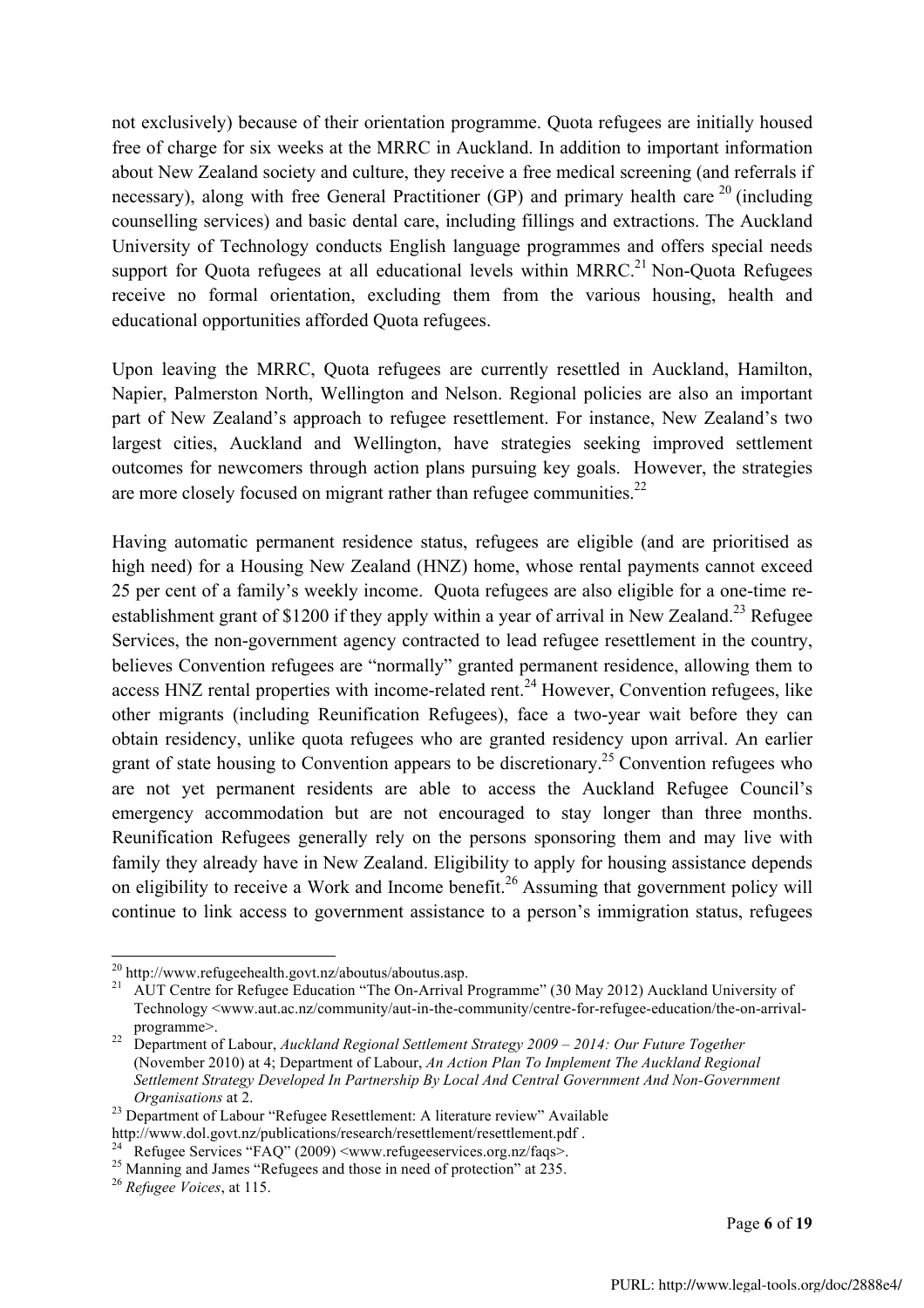who arrive in New Zealand as part of a "mass arrival" will not receive permanent residence status for at least *three* years, extending further the period of time before they can access full housing and other entitlements.

Discrimination is also evident in the provision of healthcare. Convention refugees are eligible for a free full health screening at MRRC and some regional public health services but information about this is not well-disseminated and sparsely utilized.<sup>27</sup> The Auckland Refugees as Survivors Centre (an NGO that maintains a presence at MRRC) also offers mental health assessment, initial treatment and referral to newly-arrived Quota and Convention refugees. New Zealand has a publicly-funded health system used by the majority of New Zealanders, covering free emergency care and secondary care, subsidised primary health care and subsidised prescription medicines. Many of the subsidies, such as Community Services Cards, which allow access to certain healthcare services at reduced cost, are targeted towards low income earners, meaning refugees with permanent residence are generally eligible. However, Convention refugees are excluded until they gain permanent residence. <sup>28</sup>

After leaving MRRC, Quota refugees are also eligible for English language training provided through schemes and organisations such as Training Opportunities (for quota refugees) and MCLaSS. Quota and Reunification Refugee children of school age are eligible for funding for English for Speakers of Other Languages (ESOL) training in schools.<sup>29</sup> Convention refugees do not have automatic access to education, and their children are entitled to 28 days at school (without targeted ESOL funding) with further attendance at the discretion of the National Refugee Coordinator.<sup>30</sup> Reunification and Convention refugees are also excluded from screening for vision and hearing impairments afforded Quota refugees accommodated at the MRRS. If registered with Work and Income New Zealand (WINZ), Convention refugees may attend WINZ-funded ESOL courses in some regions if they have been in New Zealand for fewer than two years. $31$  The requirement of WINZ registration means a higher proportion of Quota refugees participated in education and training programmes than Convention and Reunification Refugees.<sup>32</sup> Most established refugees who had completed educational and training programmes felt they were very useful or useful.<sup>33</sup> Convention and Reunification

<sup>29</sup> Ministry of Education "ESOL funding for refugees" (21 August 2013) < www.minedu.govt.nz/NZEducation/EducationPolicies/Schools/EnglishForSpeakersOfOtherLanguages/Fund ingSupportInitiatives/ESOLResourcingInformation/AboutRefugeeStudents/FundingForRefugeeStudents.asp

Page **7** of **19**

<sup>&</sup>lt;sup>27</sup> Ministry of Health *Refugee Health Care: A handbook for health professionals* (2012) at 41-42.<br><sup>28</sup> Perumal, L. (2010). Health needs assessment of Middle Eastern, Latin American and African people living in the Auckland region. Auckland, Auckland District Health Board.

x>. <sup>30</sup> Department of Labour*, Overview paper: refugee resettlement in New Zealand*, (2004) at 8; Ministry of Education "Integrating refugee background students into New Zealand schools" (21 August 2013) <www.minedu.govt.nz/NZEducation/EducationPolicies/Schools/EnglishForSpeakersOfOtherLanguages/Fun dingSupportInitiatives/ESOLResourcingInformation/AboutRefugeeStudents/IntegratingRefugeeStudents.asp

x>.<br>31 Department of Labour, *Overview paper: refugee resettlement in New Zealand*, (2004) at 8.<br>32 At 217.<br>4t 220.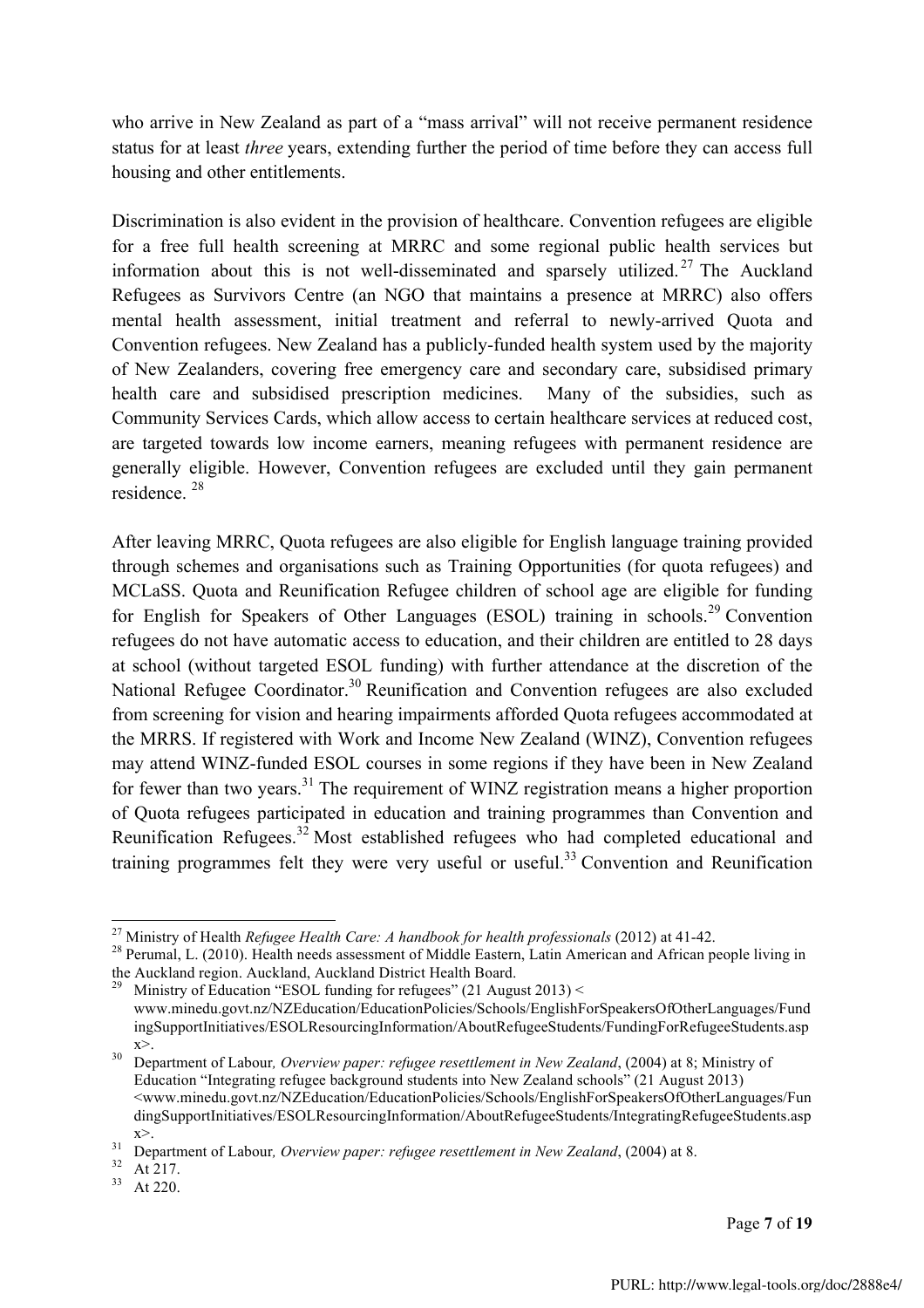Refugee' greater difficulty in finding or completing study or training is likely a result of the diminished settlement support and sensitization as to available support.

## *Summary*

Refugee communities have advocated for both family reunification and settlement support to apply equally to Quota refugees, Convention refugees and Reunification Refugees. However, distinctions continue to be maintained. The Resettlement Strategy facilitates ongoing differential treatment, with no stated timeframe for moving to a more equitable system. In the context of New Zealand's international obligations, we regard the privileging of Quota refugees over those settling in New Zealand via other pathways as discriminatory.

It is important to acknowledge that the differential treatment of refugees depending on their settlement pathway is not explicitly prohibited under the Refugee Convention, the New Zealand Bill of Rights Act (1990) (NZBORA) or the Human Rights Act 1993 (HRA).<sup>34</sup> However, art 2(1) of ICCPR and art 2(2) of ICESCR both prohibit discrimination on the grounds of "other status" which could include immigration/refugee status. This "other status" category is not found in the NZBORA or HRA's list of prohibited grounds of discrimination. In addition, art 7(1) of the Refugee Convention compensates for the absence of a general prohibition on discrimination against refugees by providing that refugees are entitled to treatment that is at least as favourable as that afforded to aliens. Refugees are therefore discriminated against if they receive a standard of treatment less than that of aliens. The provision of a lesser standard of treatment to Convention refugees when compared to Quota refugees (other "aliens") therefore potentially raises issues in terms of compliance with art 7. As such, we believe there is a real issue as to whether New Zealand is engaging in unlawful discriminatory conduct as a result of its differential treatment of refugees depending on their settlement pathway.

## **The precariousness of economic, social and cultural rights**

Access to high quality healthcare, education and housing, along with adequate income, are central to the settlement process of all refugees. Yet, as Mahony and Fozdar note, States Parties have considerable discretion to decide the means employed to give full recognition to ICESCR provisions. The NZBORA 1990 protects civil and political rights but, despite repeated recommendations from the Committee on Economic, Social and Cultural Rights,<sup>35</sup> New Zealand continues to maintain its position that ESCR protection in the NZBORA is not needed and that ESCR are sufficiently protected by various combinations of law and policy. ESCR, therefore, are not generally justiciable in New Zealand.<sup>36</sup> General protection from discrimination, and the rights of ethnic, linguistic and cultural minorities are provided for to a

<sup>&</sup>lt;sup>34</sup> Refugee Convention, art 3; New Zealand Bill of Rights Act 1990, s 19; Human Rights Act 1993, s 21.<br><sup>35</sup> For the most recent call, see CESCR "Concluding observations on New Zealand's third periodic report"

E/C.12/NZL/CO/3, at para 9.

<sup>36</sup> Joss Opie "A Case for Including Economic, Social and Cultural Rights in the New Zealand Bill of Rights Act 1990" (2012) 43 VUWLR 471 at 481.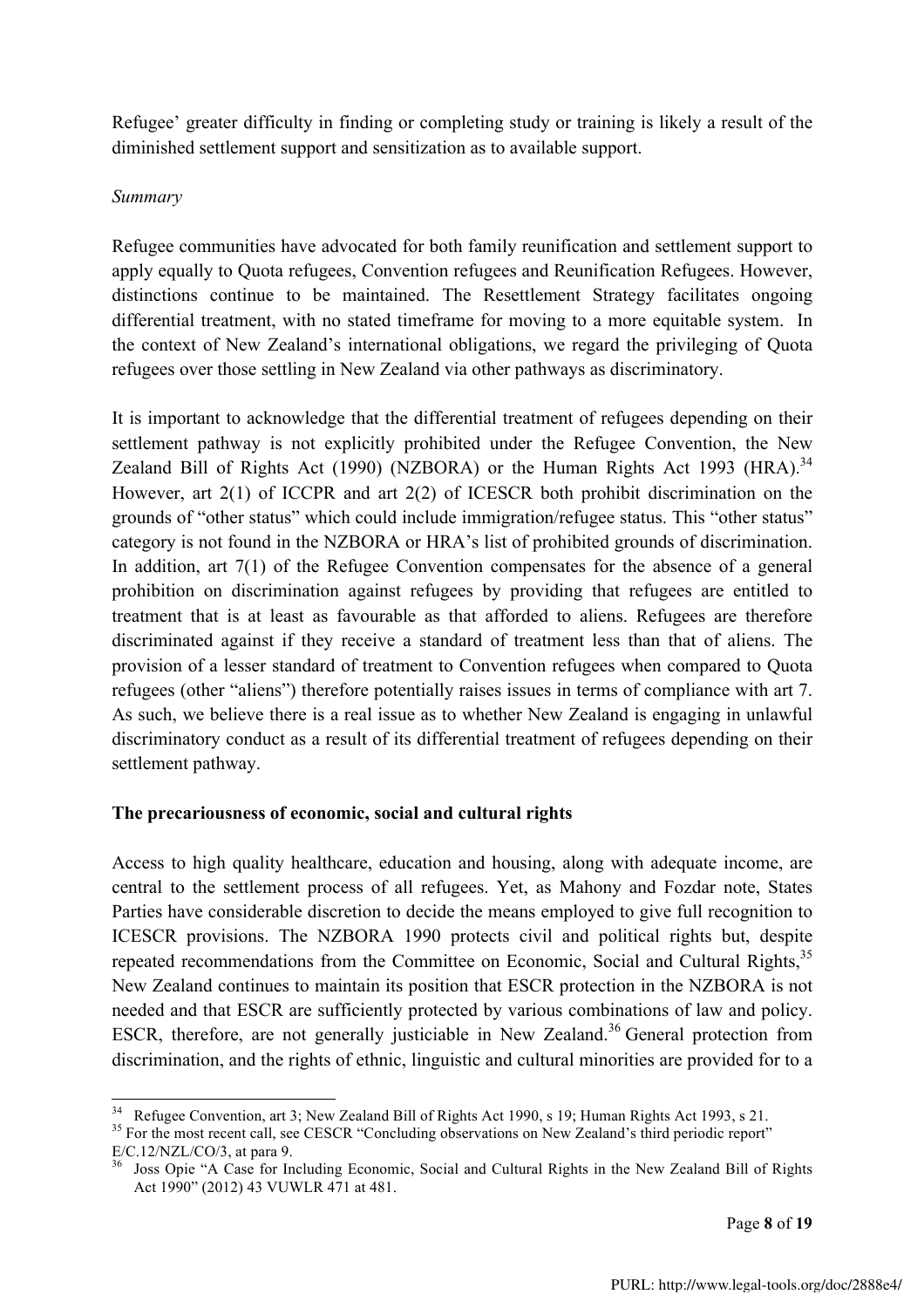certain extent in the NZBORA and the Human Rights Act 1993 (HRA). Apart from these, and despite the requirement of "progressive realisation" of ICESCR rights, in practice states are not domestically bound to progressively implement ESCR or refrain from retrogressive measures with respect to ESCR.<sup>37</sup>

Although ESCR are accorded some legislative protection, the following discussion offers examples from health, housing, education, employment and social security to illustrate three key concerns: access to ECSR are highly variable due to significant regional variability in the availability and quality of mainstream and refugee resettlement services; a funding regime preferring routine short-term, inadequate funding of refugee-specific services; and discrimination facilitated by New Zealand's failure to embed ESCR in its human rights framework.

## *Variability in refugee-specific services*

The ability to realise ECSR depends partly on where a refugee lives, due to regional variance in the availability of refugee-specific services. This problem is heavily associated with the Government policy of nominating a limited number of resettlement centres, upon which refugee-specific programmes become targeted. New Zealand is a relatively small country and most social policy is made at the central government level. However, regional variability reflects the decentralisation of mainstream policy institutions, as discussion of health and education demonstrates.

As noted earlier, all refugees with permanent residence can access New Zealand's high quality public healthcare system. However, healthcare funding and provision is decentralised, with 20 District Health Boards (DHBs) charged with providing services in specific geographical areas. The New Zealand Public Health and Disability Act 2000 sets out objectives surrounding care, support, inclusion, participation and disparity among population groups for DHBs to improve, promote and protect community health. However, each DHB interprets the objectives differently. Health service providers that recognise resettlement's mental and physical impact are predominantly located in main population centres designated for Quota refugee resettlement. Refugees outside these areas may be significantly disadvantaged. The Ministry of Health's *Refugee Health Handbook*<sup>38</sup> describes refugees' demographically-specific common medical issues and includes information on providing culturally-sensitive services. However, the Handbook's interpretation and implementation, as well as cost and wait-time varies across DHBs, particularly in relation to specialist services like mental health where capacity is limited.<sup>39</sup>

Refugees also have varied experience accessing appropriate education. Once they gain permanent residence, children and young people from refugee backgrounds are eligible for free primary and secondary schooling. Refugee students also receive Ministry of Education

Page **9** of **19**

 <sup>37</sup> At 481. <sup>38</sup> *Refugee Health Care*. <sup>39</sup> At 345.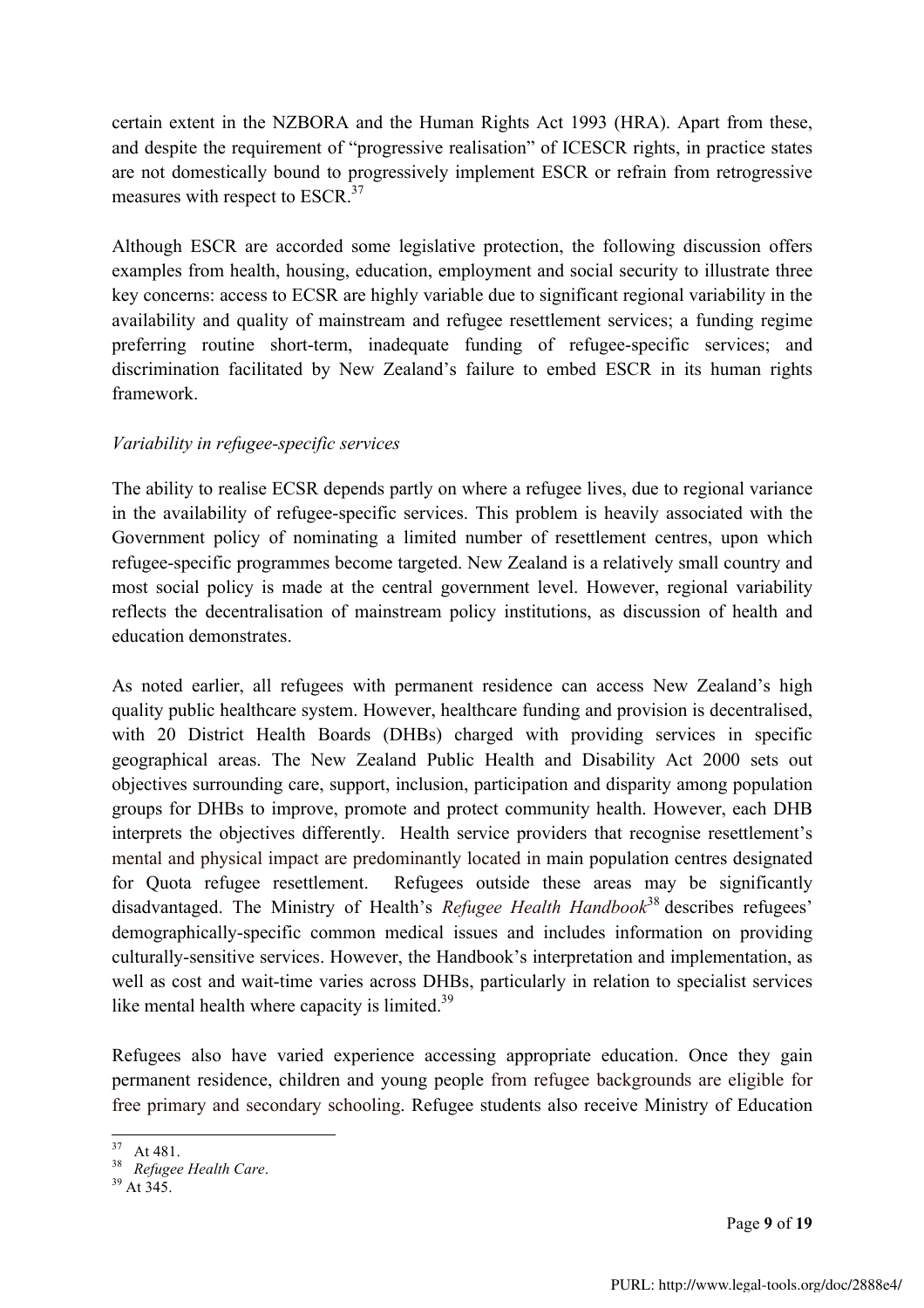(MoE) funding for five years of English language support (two years of intensive support followed by three years of standard ESOL funding). The MoE also funds 80-100 families annually for: homework and academic support programmes for refugee background students; refugee family-linked bi-lingual liaison school support; bi-lingual tutor in-class support; careers guidance programmes; and computers for refugee families, with centre-based parental training and 12-month long in-home computer support.

Regional Refugee Education Coordinators assist student enrolment and adjustment, including liaising with families and community groups to sensitize refugees as to the education system, its expectations and how it will satisfy children's needs. This work may coincide with Special Education support for students who have high and complex needs.<sup>40</sup> MoE also has a 'Refugee Flexible Funding Pool' that provides specific schools with additional resources to address broader issues preventing refugee background students from participating and achieving in mainstream school programmes. However, the predominantly metropolitan location of Regional Refugee Education Coordinators disproportionately locates the extra funds and services in these areas.

The MoE's *Refugee Handbook for Schools* provides refugee support information for schools.<sup>41</sup> However the handbook predominantly focuses on learning differences and making students feel welcome, rather than suggesting targeted support services. Schools' selfgoverning nature, with their own Boards of Trustees, impedes consistent policy implementation across the country. Some schools avoid targeted support services even when a sufficient refugee population in a main centre will likely attract funding. Respect for parental choice of a child's education has been a central tenet of educational policy since the 1980s. However, the right to educational choice is uncertain, particularly given New Zealand's scarcity of Muslim-based schools.

## *Contractual funding and user-pays*

 

Variant access to and awareness of services is also linked to the role of NGOs as service providers funded by the State, rather than government-run service provision. This system contributes to variant service provision because few NGOs exist in more than one main centre. The system of NGO competition for refugee-services funding, discourages (although does not necessarily preclude) collaboration and consistency. <sup>42</sup> Improved NGO-togovernment communication can be observed since the mid-2000s. However, funding remains

Page **10** of **19**

<sup>40</sup>MoE website -- Refugee background students in New Zealand schools**,** Ministry of Education publication The Refugee Handbook for Schools,

http://www.minedu.govt.nz/NZEducation/EducationPolicies/Schools/EnglishForSpeakersOfOtherLanguages/Fu ndingSupportInitiatives/ESOLResourcingInformation/AboutRefugeeStudents/IntegratingRefugeeStudents.aspx.

 $41$  Ibid.

<sup>42</sup> See generally "The Anti-Politics Machine" (Fergusson).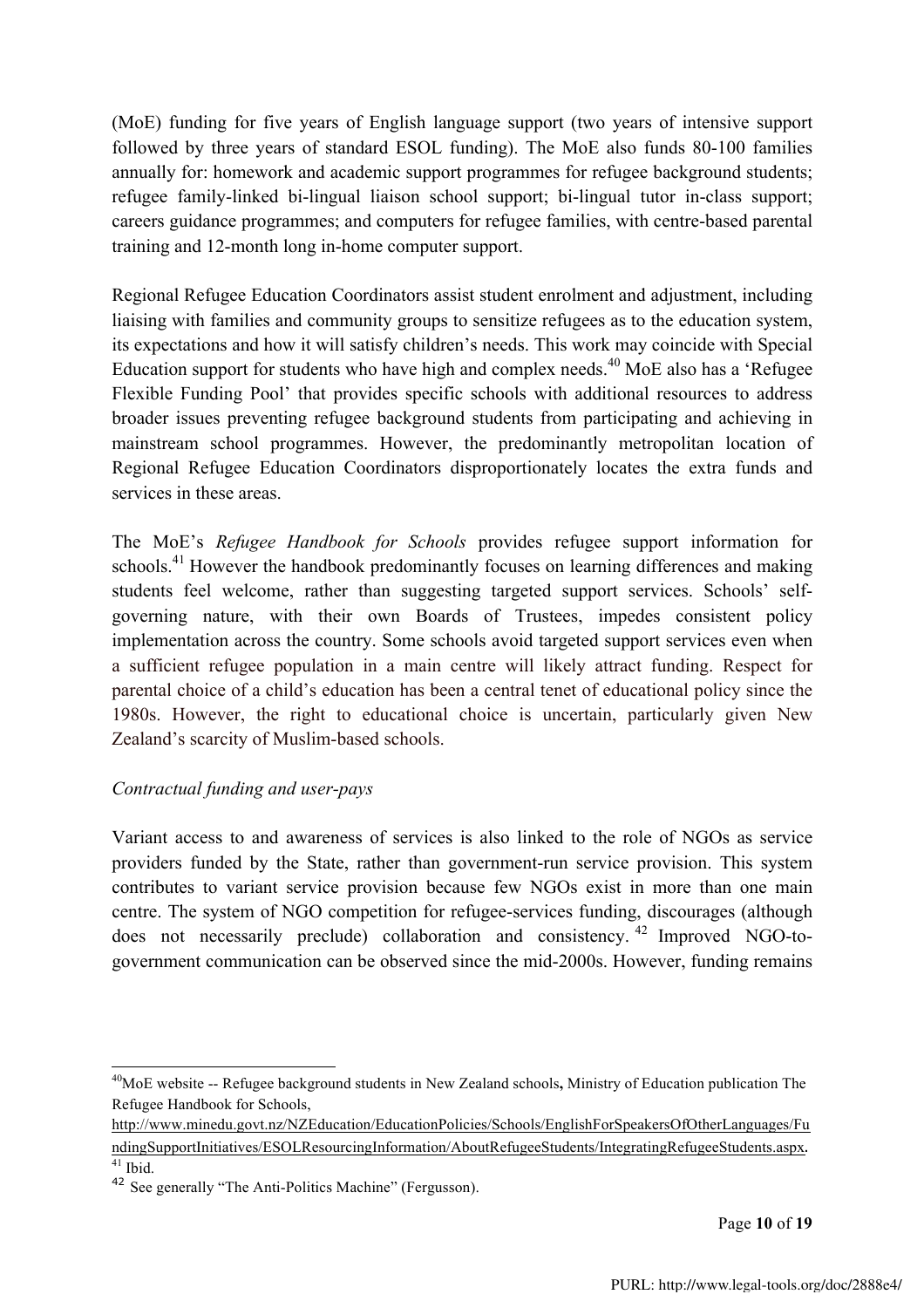frequently insufficient to provide high quality professional services rendering many services dependent on volunteers and limiting service quality and consistency.<sup>43</sup>

For example, Refugee Services provides two targeted career and employment programmes for refugees: Pathways to Employment (Wellington) and Refugee Works (Hamilton).<sup>44</sup> Both pilot programmes are available only to newly-arrived and established Quota refugees. The New Zealand Red Cross-run Refugee Services has made a commitment to work with other refugee groups by 2020.<sup>45</sup> The government plans a roll-out of the employment programmes to other resettlement centres only if funding permits. The NGO, Multicultural Learning and Support Services, provides refugees with free ESOL classes and assessment in Wellington, Porirua and Lower Hutt, with priority given to employment-seeking refugees. Health issues also negatively affect employment outcomes. Refugee children receive no specific government funded mental health services, despite the psychological trauma of displacement, discrimination and bullying in settlement contexts. NGO-offered short-term projects, like many in the refugee sector, are often financially unsustainable. To achieve compliance with international obligations, these programmes must be implemented nationally and made available to all refugees (not just Quota refugees).

Perhaps the most significant barrier to successful settlement emerging from New Zealand's NGO-implemented approach is the cost of accessing social services. Since the 1980s, New Zealand has adopted a user-pays regime in key aspects of social policy. However, there are a range of extra subsidies or free services that refugees with permanent residence may access. For example, primary healthcare and pharmaceutical prescriptions subsidies exist, while emergency health and dental care (as well as basic dental care for children aged 18) are free. Most adults pay for private dental services, but refugees may be eligible for limited publicly funded dental care (for urgent conditions) and/or a WINZ Special Needs grant for dental care. <sup>46</sup> Despite these basic provisions, refugees' healthcare costs commonly remain prohibitive. <sup>47</sup> Reports show that refugee groups living in Auckland (which has New Zealand's largest proportion of refugees) suffer high rates of heart disease, diabetes, poor nutrition and limited physical activity relative to the general population.<sup>48</sup> There is also evidence that many refugees have not taken up extra subsidies for certain health services through Community Services Card, most likely due to a lack of awareness.<sup>49</sup>

 

Page **11** of **19**

<sup>43</sup> Beaglehole 2013; Grey, Sandra and Charles Sedgwick (2013) The contract state and constrained democracy: The community and voluntary sector under threat. *Policy Quarterly* 9 (3): 3-10.<br><sup>44</sup>Human Rights Commission "Refugee Services Aotearoa New Zealand" (2012) <www.hrc.co.nz/race-

relations/te-ngira-the-nz-diversity-action-programme/participants-2012/refugee-services-aotearoa-newzealand>.

<sup>&</sup>lt;sup>45</sup> New Zealand Red Cross 'Resettlement programme'<www.redcross.org.nz/what-we-do/in-new-zealand/refugee-services/resettlement-programme/>.

<sup>&</sup>lt;sup>46</sup> Ministry of Health. 2012. *Refugee Health Care: A handbook for health professionals.* Wellington: Ministry of Health.

<sup>&</sup>lt;sup>47</sup>Health Rights of NZ report by Getahun Hailu Gema; Ministry of Health. 2012. *Refugee Health Care: A handbook for health professionals.* Wellington: Ministry of Health.

<sup>&</sup>lt;sup>48</sup> MELAA report (2010); Health Rights of NZ report by Getahun Hailu Gema.<br><sup>49</sup> Perumal, L. (2010). Health needs assessment of Middle Eastern, Latin American and African people living in the Auckland region. Auckland, Auckland District Health Board.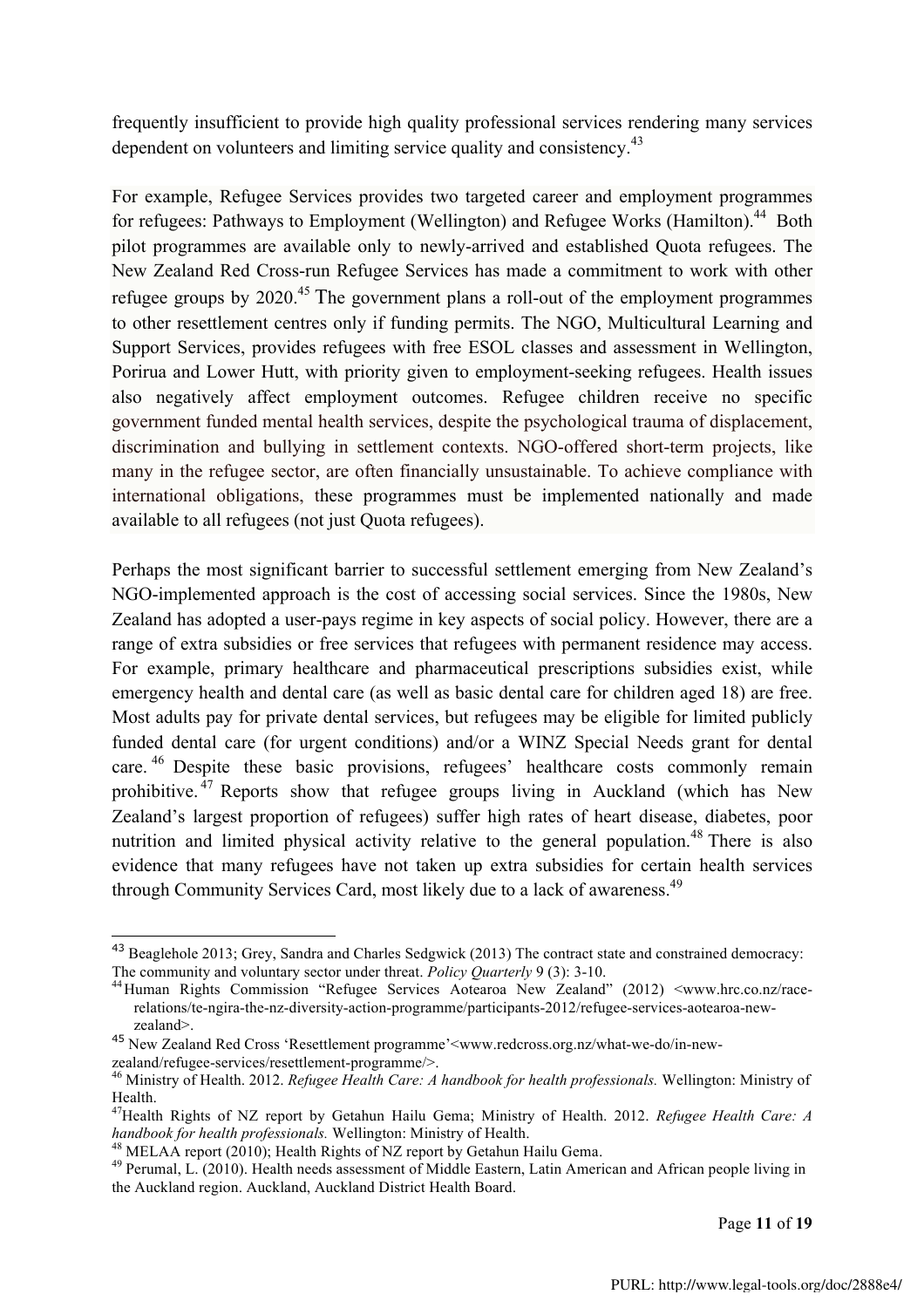Similarly, the New Zealand Action Plan for Human Rights raises concerns about 'voluntary payments' requested (but often expected) by state schools, in addition to uniform, stationery and course-related expenses. These costs impede access to New Zealand's generally high quality education for low household incomes, particularly when internet and computer access already exaggerate disparities. However, cost is a far greater barrier to education for adults. Refugees over 18 years of age can access educational services, just like other permanent residents. Many students from low-income backgrounds are eligible for the Student Allowance, a 'needs-based' weekly stipend. Domestic tertiary education students pay (government subsidised) tuition fees that may be borrowed through the government's student loan scheme. Research suggests that six months after arrival, only 28 per cent of refugees obtained a student loan, rising to 89 per cent after two years. Obstacles included a lack of information about student loans and not having lived in New Zealand long enough to qualify for assistance.<sup>50</sup>

English language competency is critical for the New Zealand education system. Refugee adults may qualify for free English or English for Employees tuition from English Language Partners (ELP). ELP's use of volunteer instructors causes variable availability and quality. Refugees cite contact with English language speakers and courses as the two greatest sources of assistance in improving their written and spoken English.<sup>51</sup> Those learning English postarrival found polytechnic and university courses most beneficial.<sup>52</sup> The cost of these courses may, however, be prohibitive. Research indicates refugees are more likely to delay tertiary education because of its cost.<sup>53</sup> This is troubling given the relationship between refugees' English language competency and their employment prospects two years after arrival in New Zealand<sup>54</sup>

For refugees unable to access HNZ homes, additional costs are attached to the private rental market, including: a rental bond payment; letting fees; and the absence of any rent control system. The Resettlement Strategy identifies housing as a key goal. However, the desired integration housing outcome is described as "reduced housing subsidy for refugees (after two years and five years in New Zealand)."<sup>55</sup> New Zealand's predominantly private sector rental market makes refugees, particularly those with English language difficulties, vulnerable to predatory leasing arrangements.<sup>56</sup> Measurement of refugee housing adequacy, which the HRC notes as a major concern, is not available. $57$ 

Page **12** of **19**

<sup>&</sup>lt;sup>50</sup> At 223.<br><sup>51</sup> At 199.<br><sup>52</sup> At 201.<br><sup>53</sup> ChangeMakers Refugee Forum, et al. (2011). An equitable education: Achieving equity status and measures to ensure equality for refugee-background tertiary students in Aotearoa N

<sup>&</sup>lt;sup>54</sup> Refugee Voices: A Journey Towards Resettlement, at 135.<br><sup>55</sup> INZ "New Zealand Refugee Resettlement Strategy" (December 2012), at p 7.<br><sup>56</sup> Eighteen per cent of rental housing is publicly owned. Approxiamately one thi the dwellings they occupy. Human Rights Commission *Human Rights in New Zealand 2010* (HRC, 2010), at p

<sup>208-212;</sup> Refugee homelessness data is unavailable.<br><sup>57</sup> ChangeMakers Refugee Forum Inc "Submission for the UPR of New Zealand" (June 2013), at p 4; Human Rights Commission *Human Rights in New Zealand 2010* (HRC, 2010), at pp 206-207.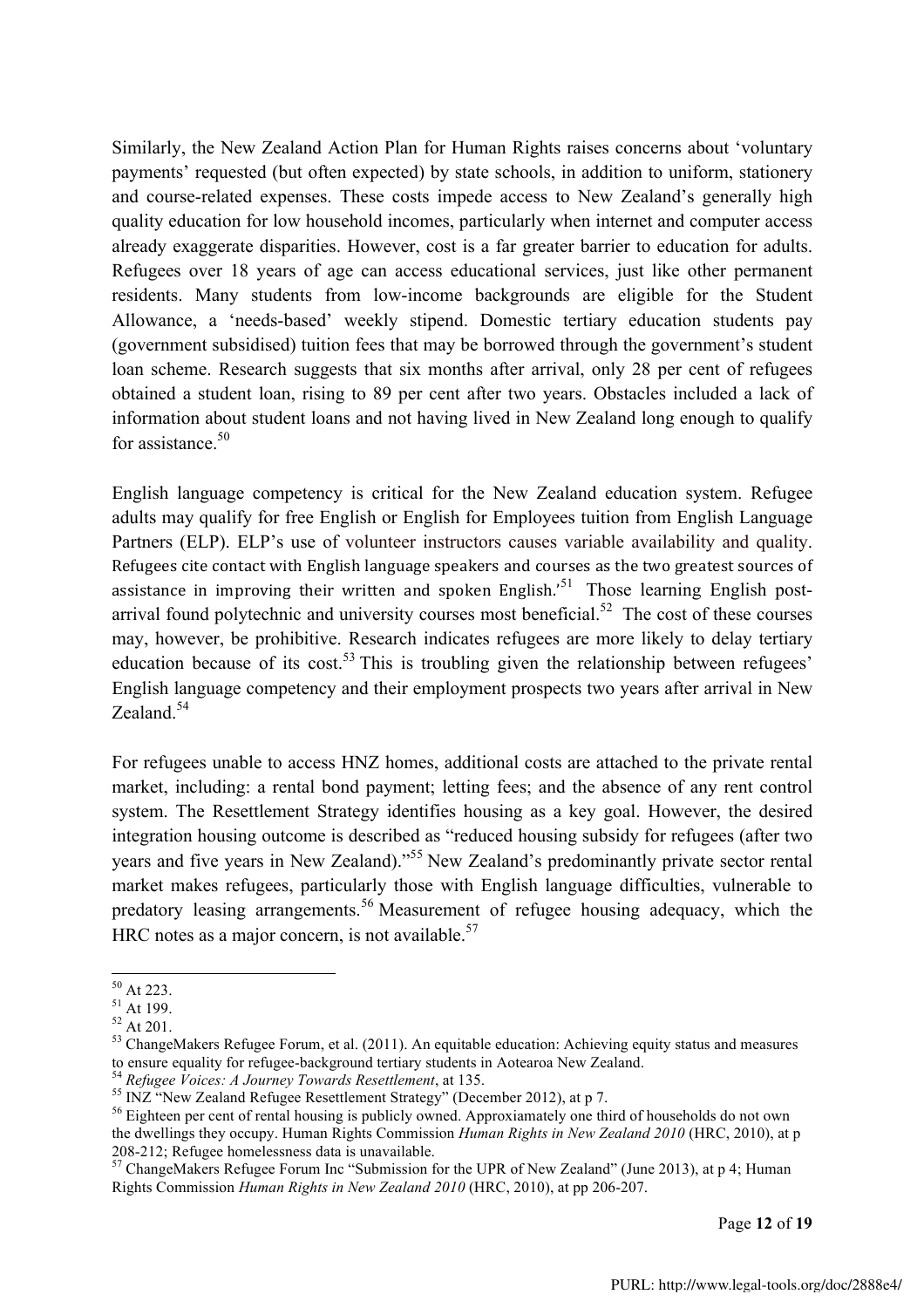#### *Discrimination*

We argue that inadequate domestic legal obligations enable varied and insufficient settlement policy measures and space for discrimination against refugees. A clear example is housing. The right to housing constitutes part of the right to an adequate standard of living,<sup>58</sup> and is "of central importance" for the enjoyment of all  $ESCR<sup>59</sup>$  The Committee on Economic, Social and Cultural Rights also notes that the right to housing should not be narrowly interpreted so as to equate with simply a roof over one's head but rather "the right to live somewhere in security, peace and dignity."<sup>60</sup> The Refugee Convention (arts 21 and 26) also requires that refugees be subject to the same laws or regulations regarding housing "accorded to aliens generally in the same circumstances," including the right to choose their place of residence.<sup>61</sup> New Zealand has not domesticated these obligations. The NZBORA 1990, HRA 1993 and Residential Tenancies Act 1986 do, however, provide protection from discrimination in the provision of housing.

As argued earlier, we consider it problematic that only Quota refugees are offered free housing for six weeks at the MRRC and are assisted by Refugee Services into government subsidised accommodation and in finding furnishing for their new homes, $62$  while access to state housing for Convention refugees depends on the discretionary operational policy of HNZ. However, one trade-off for such assistance is that Quota refugees have limited choice in where they live. They are sent to one of six main resettlement population centres after assessment by Refugee Services.<sup>63</sup> Settlement location decisions consider the location of support services, where refugees have family/friends, refugees' rural or urban backgrounds, and the ethnic and religious demography of locations. At times constrained availability of suitable state housing in the right place at the right time (particularly in Auckland and in earthquake-stricken Christchurch) requires Refugee Services to source accommodation from the private sector. 64

Quota refugees' inability to choose where they live arguably breaches Art 26 of the Refugee Convention. The Refugee Convention's non-discrimination standard for housing is treatment "no less favourably than aliens". HNZ's services cannot be accessed by aliens, meaning there is no standard of treatment against which potentially discriminatory treatment can be judged. However, aliens within New Zealand are not forced to live within population centres not of their choosing. Limiting refugees' right to select housing location may, therefore, constitute discrimination. In practical terms, New Zealand houses' commonly insufficient capacity to

<sup>&</sup>lt;sup>58</sup> ICESCR, art 11(1).<br><sup>59</sup> Committee on Economic, Social and Cultural Rights, General Comment No 4 on the right to adequate housing (1991) at [1].<br><sup>60</sup> Committee on Economic, Social and Cultural Rights "The right to adequate housing: General Comment 4", at

para 7.<br><sup>61</sup> Refugee Convention, arts 21 and 26.

<sup>&</sup>lt;sup>62</sup> UNHCR Resettlement Handbook "Country Chapter: New Zealand" (July 2011), p 14.<br><sup>63</sup> Department of Labour *Refugee Voices: A Journey Towards Resettlement* (2004) at p 115.<br><sup>64</sup> For Christchurch, see Tenants Protection A Increasing Rents and Housing Conditions in the Greater Christchurch Area" (June 2013) at 113.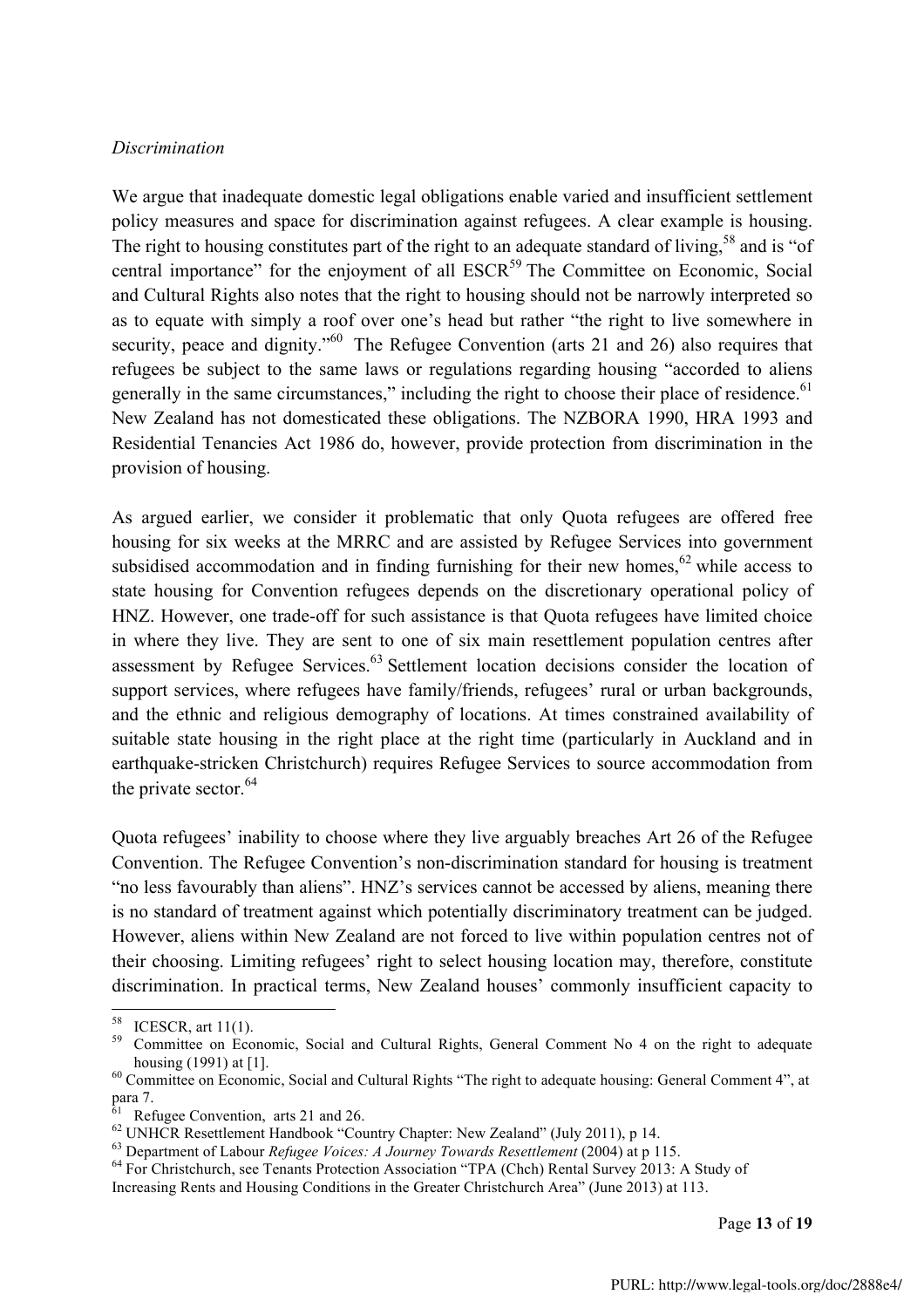house large or extended families exaggerates refugees' lack of choice. Further, almost a third of homes fall below the WHO recommended indoor temperature of 18C due to poor insulation and heating. 65

Poor housing contributes to poor health outcomes. However, the right to health is also not embedded in New Zealand's human rights framework. Under the Code of Health and Disability Services Consumers' Rights (Health Consumers Code), all health and disability services consumers are entitled to services of an appropriate standard. Services must be provided: with adequate care and skill; in compliance with legal, professional, ethical and other relevant standards; in a manner consistent with the consumer's needs; in a manner that minimises potential harm to, and optimises the quality of life of, the consumer; and with provider cooperation that ensures quality and continuity of services.<sup>66</sup> The Code recognises consumers' right to freedom from discrimination.<sup>67</sup> Further, New Zealand's Resettlement Strategy also includes 'health and wellbeing' among its five key goals.

As noted earlier, all types of refugees with permanent residence are able to access mainstream healthcare services and some specific attention has been paid to refugee health issues. However, a scarcity of professional interpreters and healthcare professionals trained to respect customary practices limits refugee access to health services.<sup>68</sup> The Health Consumers Code includes the right to effective communication. It states that "Every consumer has the right to effective communication in a form, language, and manner that enables the consumer to understand the information provided. Where necessary and reasonably practicable, this includes the right to a competent interpreter."69

Interpreting services are offered through Language Line's 44 languages funded by the Citizens Advice Bureau. However, non-government agencies and some government agencies (such as Child, Youth and Family) are often ineligible to use this service. Ineligible agencies, therefore, have to employ bilingual workers, use community interpreters or have access to specific funding for this service. The Office of Ethnic Affairs, the Office for Disability Issues and the Office of the Health and Disability Commissioner also note that there is: "no national training or qualification requirement for interpreters, and no national policy, quality standards or code of practice for the provision of interpreting and translation services."<sup>70</sup>

This has led to varying levels of access (particularly outside main centres) and appropriateness for particular groups. Patients frequently use family members (even children)

67 Right 2.<br><sup>68</sup> Human Rights Commission *Human Rights in New Zealand* (2010) at 345.<br>69 The HDC Code of Health and Disability Services Consumers' Rights Regulation 1996.

Page **14** of **19**

 <sup>65</sup> Human Rights Commission *Human Rights in New Zealand 2010* (HRC, 2010), at pp 207. 213, 215, 346; V Ravenscroft "A survey on the living conditions including housing, neighbourhood and social support of the Christchurch Refugee Community" (Master of Health Sciences thesis, University of Canterbury, 2008).<br><sup>66</sup> Code of Health and Disability Services Consumers' Rights 1996, right 4.

<sup>&</sup>lt;sup>70</sup> A National Approach to Interpreting & Translation Services in Aotearoa/New Zealand: Discussion Paper (2007), p.21.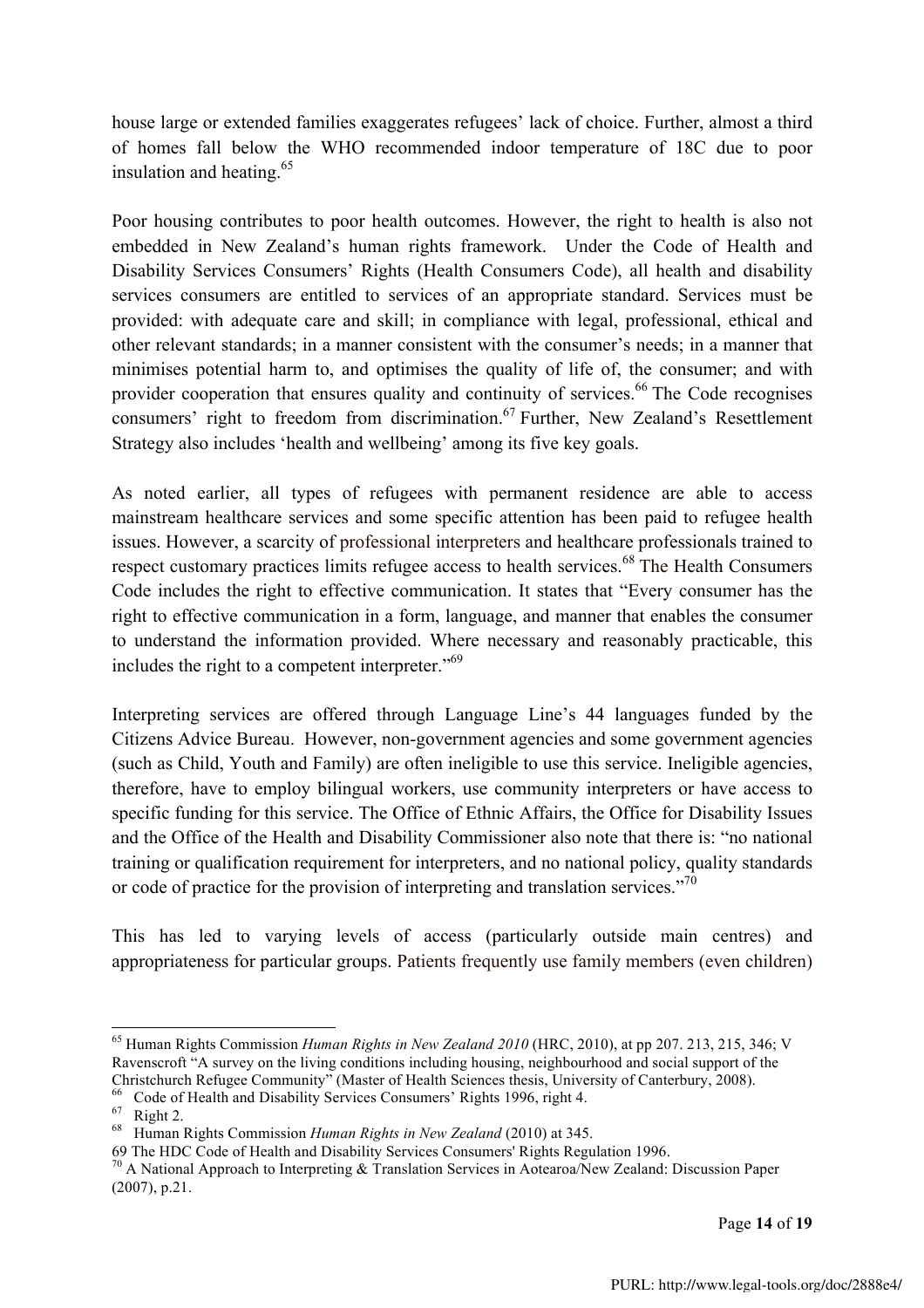as interpreters to discuss health related information.<sup>71</sup> Inadequate interpretative capacity may contribute to underutilisation of many facilities and services established to meet refugees' health needs.<sup>72</sup>

The right to education is similarly unfulfilled in New Zealand. The right to education is one of ICESCR's most extensive provisions (Art 12),<sup>73</sup> applying non-discrimination to all persons of school age within a State party's territory regardless of their citizenship or residency.<sup>74</sup> Temporary special measures may be adopted to achieve *de facto* equality for disadvantaged groups without violating the right to non-discrimination.<sup>75</sup> As Mahony and Fozdar note, international obligations regarding the right to education reside among a multitude of international legal instruments. New Zealand enjoys a high quality education system and laws and policies that ensure children aged 6 to 16 attend compulsory education. The Resettlement Strategy places a focus on education. However, the Strategy focuses narrowly on English language rather than education more broadly.

Education must be accessible to all persons, especially the most vulnerable groups in society.<sup>76</sup> Although refugees with permanent residence can access educational services of a better standard than they would receive as aliens (cf eligibility for student loans), there exists a lack of temporary measures to achieve *de facto* equality for refugees by addressing discrepancies in awareness of English language courses and eligibility for course funding or the student loan system. While *prima facie* compliance with international obligations regarding refugees' right to education exists, limited temporary affirmative action measures enable discrimination against the refugee community. For example, some studies suggest children from refugee backgrounds often change schools affecting a child's acculturation.<sup>77</sup> The reasons for this are unclear. However, the Action Plan for Human Rights notes evidence of discrimination, bullying and harassment that suggests education is not always appropriate and acceptable to users. It also states there is "no mechanism to monitor the number of young people aged 5 to 14 who are not engaged in education," which raises additional questions about education's accessibility for those with refugee backgrounds.<sup>78</sup> This is particularly the case where limited data exists that identifies a student's refugee background. Year-cohort type difficulties also exist where children of refugee backgrounds are unable to complete Western school-based tasks at the same level as their New Zealand peers. Finally, identification of children with disabilities can further prevent access to 'mainstream'

Page **15** of **19**

<sup>&</sup>lt;sup>71</sup> Human Rights Commission *Human Rights in New Zealand* (2010) at 345.<br><sup>72</sup> At 345.<br><sup>73</sup> ICESCR, arts 13-14.<br><sup>74</sup> At [34].<br><sup>75</sup> At [32].<br><sup>76</sup> Committee on Economic, Social and Cultural Rights, General Comment No 13 on (1999) at [6].  $^{77}$  Ibrahim, H. H. (2012). From Warzone to Godzone: Towards a new Model of Communication and

collaboration Between schools and Refugee families. Education. Christchurch New Zealand University of Canterbury. Doctor of Philosophy in Education.

<sup>78</sup> Human Rights in New Zealand Today, Ngā Tika Tangata O Te Motu, New Zealand Action Plan for Human Rights — Mana ki te Tangata.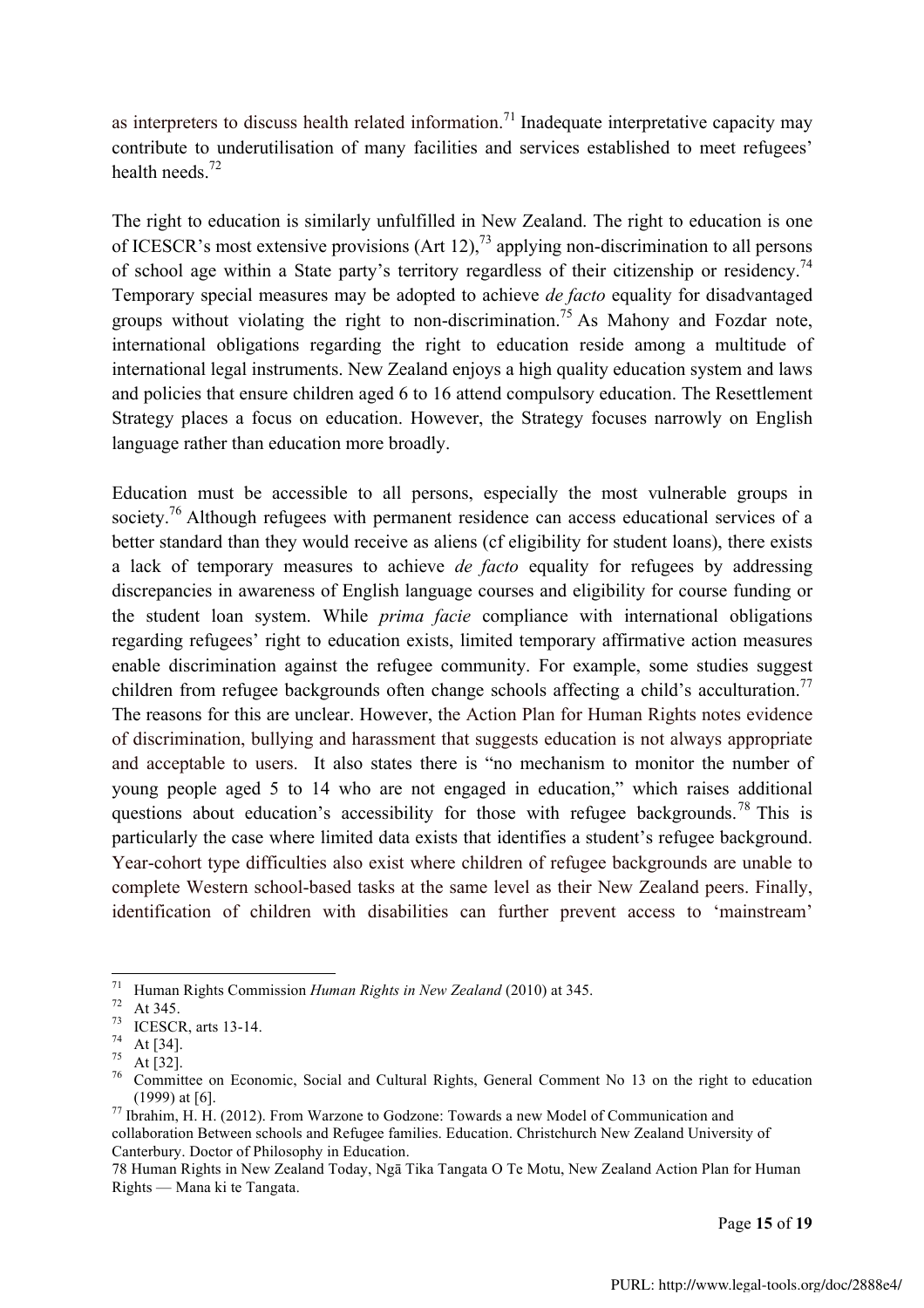education services limiting their education and opportunities to acculturate to New Zealand society.<sup>79</sup>

Employment rights are also precarious in the New Zealand context. Of particular relevance is the emphasis on the right to access and maintain employment without discrimination. In 2011, the UNHCR confirmed that "the right to work should be defined as decent work"<sup>80</sup> and that "even where refugees have the legal right to work, advocacy is necessary."81 While New Zealand has not entirely incorporated the ICESCR into its domestic legislation, many of the elements of the right to work and to just and favourable conditions of work reside in its employment relations legislation.<sup>82</sup> These include the Employment Relations Act 2000, Equal Pay Act 1972, the Holidays Act 2003, the Minimum Wage Act 1983, and the Health and Safety in Employment Act 1992.

New Zealand workers are (in theory) protected against discrimination in the workplace. Every worker has a right to join trade unions and to equal pay. Once refugees receive permanent residence status, they are entitled to the same rights as other NZ permanent residents and citizens. However, despite New Zealand's relatively low unemployment rates and the equal eligibility of refugees holding permanent residency to work, high rates of refugee unemployment indicate significant refugee obstacles in accessing decent work. The Department of Labour found that: "16% of recently arrived refugees (aged 15-65) were working at six months, and 26% were working at two years.<sup>83</sup> Other research suggests only 29 per cent of established refugees were employed with another nine per cent seeking employment. Refugees are also commonly unemployed for longer periods of time.<sup>84</sup>

McMillan and Gray found that established refugees experience discrimination in finding work.<sup>85</sup> Refugees' applications often find their way to the bottom of the hiring pile despite being qualified — or, at times, overqualified — for the job.<sup>86</sup> However, differential treatment between refugees and citizens/other residents does not amount to discrimination under the Refugee Convention. Discrimination on the basis of refugee status is not prohibited by the

288C9C493839/0/NZImmigrationSettlementStrategyOutline.pdf

Page **16** of **19**

 <sup>79</sup> Brandon, C. S., C (2010). "Early engagement " Disability and displacement Forced Migration Review (FMR 35).

<sup>80</sup> Elizabeth Umlas, Urban refugees, the right to work and UNHCR"s advocacy activities, *United Nations High Commissioner for Refugees*, May 2011.<br><sup>81</sup> Ibid. <sup>82</sup> Employment Relations Act 2000.<br><sup>83</sup> The New Zealand settlement strategy in outline. (n.d.). A future together.

http://www.immigration.govt.nz/NR/rdonlyres/E869C333-69C1-4983-862B-

<sup>&</sup>lt;sup>84</sup> Change Makers Refugee Forum (2012). People with refugee backgrounds can do the job.' Refugeebackground experiences of employment in Wellington. Wellington New Zealand Change Makers Refugee Forum; Ferguson, B. (2011). The Bhutanese refugee resettlement journey. Part 3: Settlement. Wellington, Department of Labour; Ferguson, B., E. Plumridge, et al. (2011). The Bhutanese refugee resettlement journey. Part 2: On arrival. Wellington, Department of Labour; Searle, W., A. Gruner, et al. (2011). New Land, New Life: Long-term settlement of refugees in New Zealand (preliminary report) Department of Labour.

<sup>&</sup>lt;sup>85</sup> McMillan and Gray (2009) quoted in ChangeMakers Refugee Forum *"People with refugee backgrounds can do the job": Refugee-background experiences of employment in Wellington (2012) at 29.* 

*Marika Hill* "When doors keep closing for refugees" (15 April 2012) Stuff.co.nz <www.stuff.co.nz/national/6744606/When-doors-keep-closing-for-refugees>.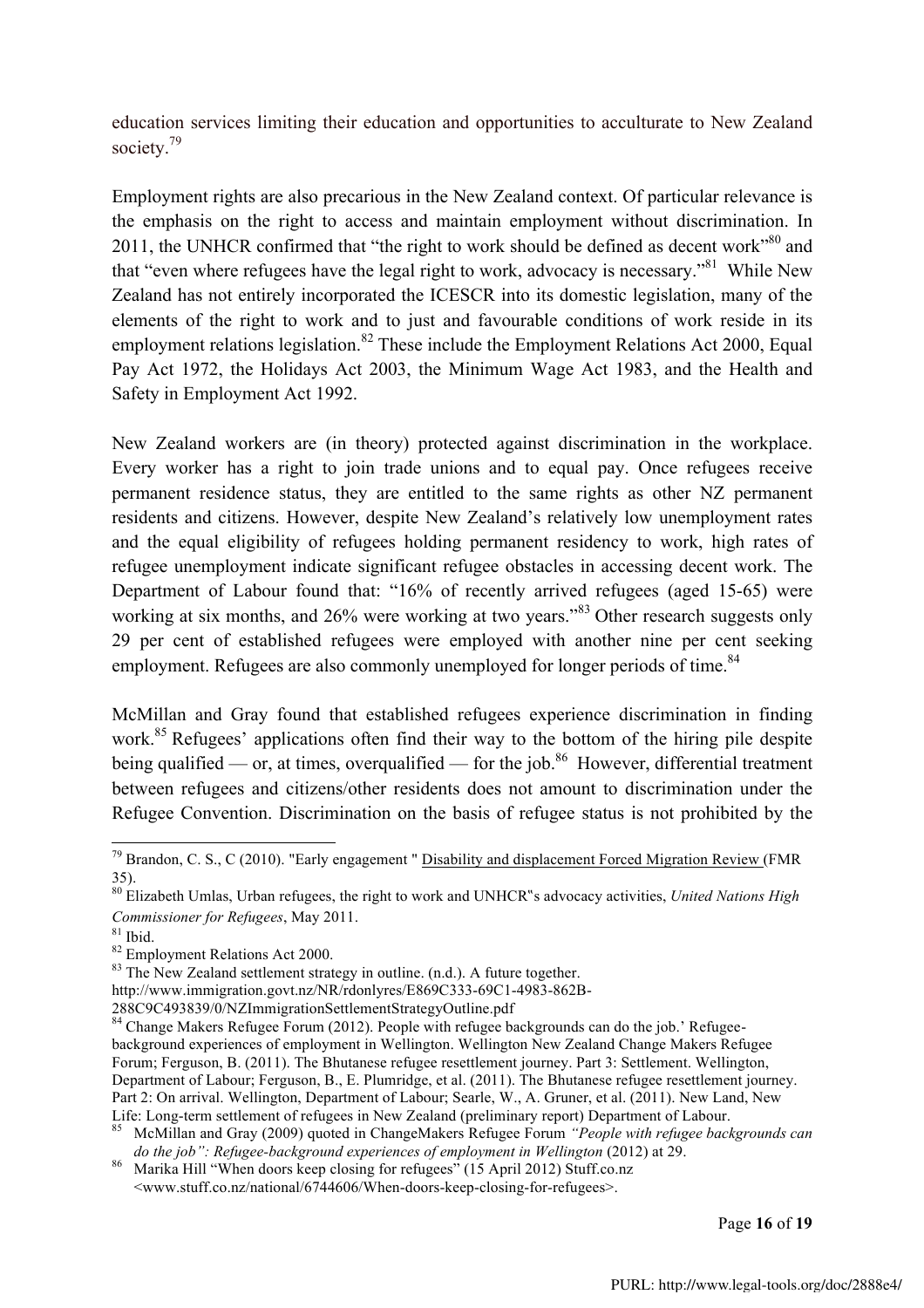NZBORA but could constitute discrimination on the basis of ethnic or national origin, which is prohibited by CERD $^{87}$  and NZBORA.<sup>88</sup> Government research attributes high refugee unemployment to poor English proficiency. While refugee language skills commonly fall short of employers' expectations, evidence suggests that shifting language proficiency goalposts impede refugees' employment.<sup>89</sup> Another significant problem is the downgrading of overseas qualifications and non-recognition of experience. For example, many medically trained migrant doctors are unable to practice medicine in New Zealand. Auckland Regional Migrant Services, an NGO, helps train overseas-trained doctors for New Zealand's medical exams. However, no state-sponsored programme provides this service. Anecdotal reports suggest migrants passing this training have been unable to obtain jobs.<sup>90</sup> Limited evidence also suggests some employers have refused refugees break time to perform daily prayers or to attend Friday prayer, which is obligatory for Muslim men.<sup>91</sup> Employers must accommodate employees' religious or ethical belief practices as long as any adjustment required 'does not unreasonably disrupt the employer's activities.<sup>92</sup>

Refugees' difficulty finding sufficient and appropriate employment often drives social security dependency. Their right to social security is discussed in the ICESCR, CEDAW, UNCROC, CRPD and the Refugee Convention, each of which New Zealand has ratified. Mahony and Fozdar note the protection of the right to social security,  $93$  and its constraint of progressive realisation by states' respective economic and financial situation.<sup>94</sup> It remains, however, that the right to social security is weak in that **-** like the Resettlement Strategy **-** it is aspirational, to be worked towards progressively, and constrained by caveats relating to the means at a state's disposal.

Progressive realisation is problematic in the New Zealand context where social security is subject to significant reform. Permanent resident refugees seeking employment may fully access mainstream social services and welfare, including the main unemployment benefit, Jobseeker Support, and other benefits if a sole parents with children under age 14 or suffering from a long-term disability. Convention refugees are not eligible for this kind of assistance but may access the Emergency Benefit (paid at a similar rate to Jobseeker Support).<sup>95</sup> Income support is a flat-rate benefit that is not tied to an employee's previous work history, meaning recently arrived refugees or refugees without New Zealand work experience remain eligible. However, the real value of core benefits is internationally low, and most benefit

<sup>93</sup> ICESCR, arts 9 and 10.<br><sup>94</sup> Committee on Economic, Social and Cultural Rights, above n 2, at [40]-[41]; ICESCR, above n 1, art 2(1).<br><sup>95</sup> Department of Labour, *Overview paper: refugee resettlement in New Zealand*, (

Page **17** of **19**

<sup>&</sup>lt;sup>87</sup> CERD, art 2.<br><sup>88</sup> New Zealand Bill of Rights Act 1990, s 19.<br><sup>89</sup> McMillan, N. & Gray, A. (2009). *Long-term settlement of refugees: An annotated bibliography of New Zealand and international literature. Prepared for the Department of Labour. http://www.dol.govt.nz/publications/research/abltsr/abltsr.pdf*

<sup>90</sup> Patti Grogan *Does a Rising Tide Lift All Boats? Refugee Resettlement, Integration and New Zealand's Settlement Strategy* (July 2008) at 34. <sup>91</sup> Ibrahim. H. H. (2012). *From Warzone to Godzone: Towards a new Model of Communication and* 

*collaboration Between schools and Refugee families. Unpublished PhD thesis. University of Canterbury: Christchurch.*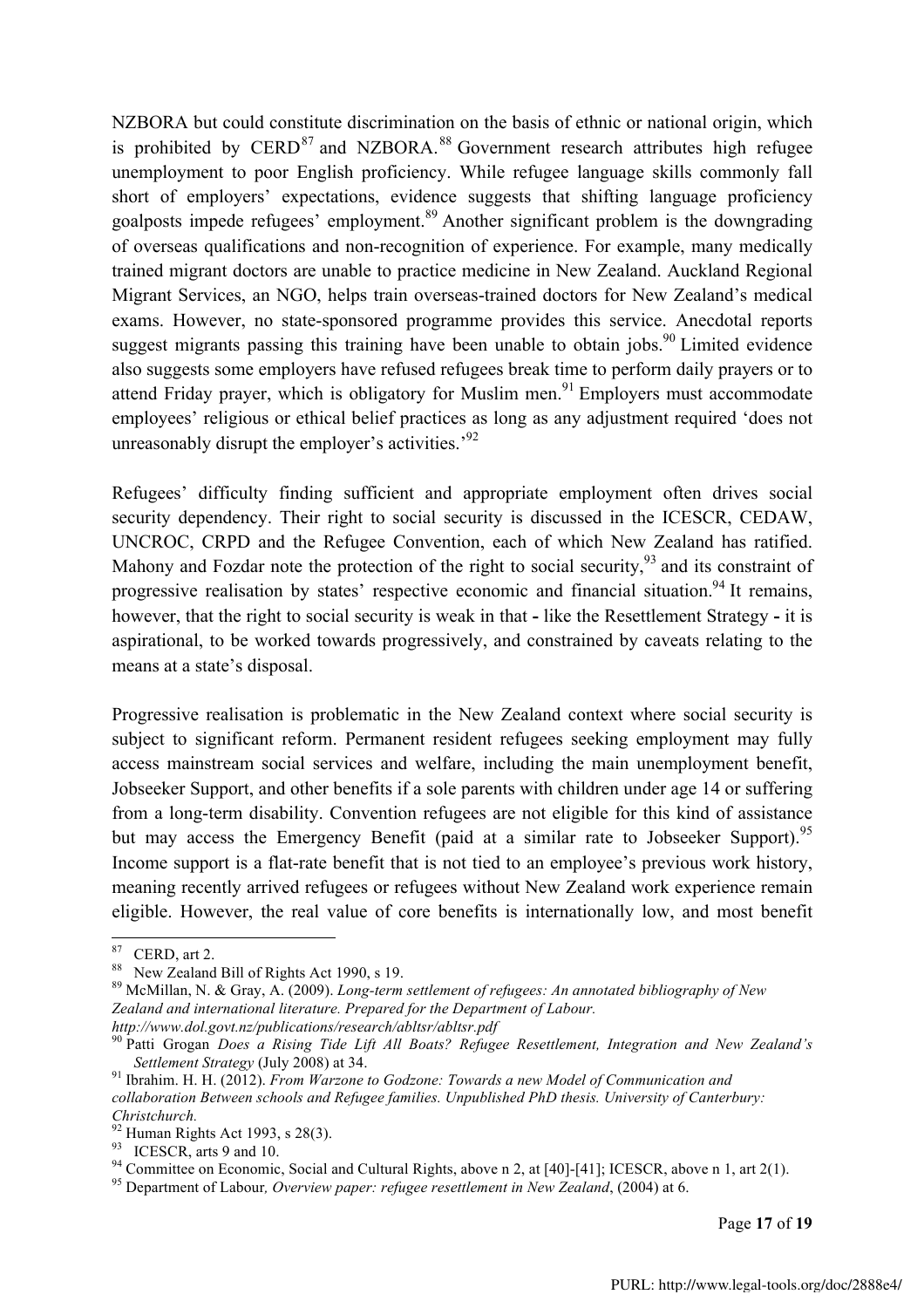recipients struggle financially, including those from refugee backgrounds<sup>96</sup> Moreover, recent welfare reforms have tightened eligibility criteria, increasing requisite conditionality to continue receiving financial assistance. Refugee-specific data does not exist. Even access to Working for Families, which includes an in-work tax credit, will likely be impeded for many refugees because failure to find employment inhibits working more than the requisite 20 hours per week.

The main benchmark for the Resettlement Strategy's goal of 'self-sufficiency' is that all working-age refugees are in paid work or supported by a family member in paid work. While these are important goals, broader welfare reforms arguably frame the unemployed as 'undeserving' of state assistance, rendering these benchmarks inadequate to reflect the complexities of resettlement for people from CALD backgrounds and varied forced migration experiences. However, the New Zealand government could argue that its withdrawal or reduction of benefits is "reasonable, proportionate and transparent", and compliant with its international obligations to refugees. New Zealand may also make the case that it is simply attempting to provide social security as the means at its disposal progressively allow. International law obligations' weakness in this respect facilitates elastic interpretation of reasonableness should New Zealand wish to refrain from or diminish provision of social security to refugees.

#### *Summary*

Although refugees with permanent residence have the same rights as other New Zealanders in the five policy areas discussed, examples from health, housing, education, employment and social security demonstrate that New Zealand's fulfilment of its international obligations depends on various factors, including where a refugee lives and what services and institutions they can access as a result. This variance is intimately linked to the policy of only relocating refugees to designated resettlement areas. These locations have become the focus of most refugee-specific policy and programme activity in a country where the refugee population is relatively small, funding is limited, and service is fragmented and reliant on volunteers. As noted in the previous section, differential treatment of refugees depending on which "category" they fall into is another key factor challenging the equal implementation of ESCR rights. Further adding to the problem is the fact that ESCR in New Zealand are not constitutionally protected.

The need to remedy this situation is urgent given the centrality of ESCR rights to the refugees' everyday lives. Those interviewed six months after their arrival said they mainly needed additional assistance in learning English, accessing education (other than English language), finding work, and understanding immigration policy so as to enable family

 <sup>96</sup> Fletcher, M. and M. Dwyer *A Fair Go for all Children: Actions to address child poverty in New Zealand. A report for the Children's Commissioner and Barnardos* (Wellington: Children's Commissioner, 2008), at 28; Beth Ferguson, *The Bhutanese Refugee Resettlement Journey, Part 3: Settlement*, Department of Labour (2011) at 36-37.